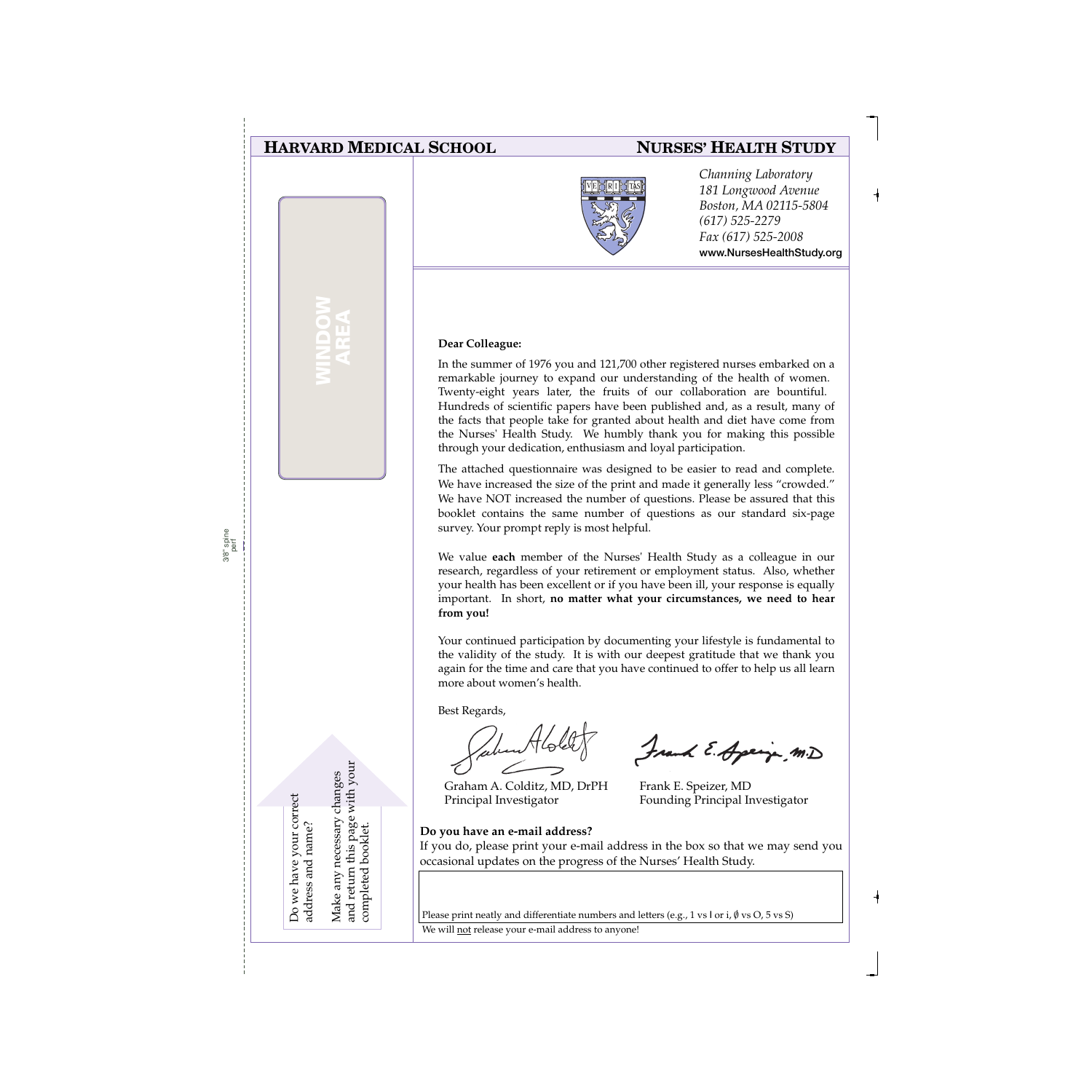### **HARVARD MEDICAL SCHOOL NURSES' HEALTH STUDY**

**WINDOW AREA**

## **INSTRUCTIONS**

Please use an ordinary No. 2 pencil to answer all questions. Fill in the appropriate response circles completely. The form is designed to be read by optical-scanning equipment, so it is important that you keep any write-in responses **within** the spaces provided and erase any incorrect marks completely. If you have comments, please write them on a separate piece of paper.



- **• Please tear off the cover letter (to preserve confidentiality) and return the questionnaire in the enclosed postage-paid envelope.**
- **• If your name and address as printed on this questionnaire are no longer correct or are incomplete, or if you are providing your e-mail address, please make any necessary changes on the letter and return it to us.**
- **• Thank you for completing the 2004 Nurses' Health Study Questionnaire.**

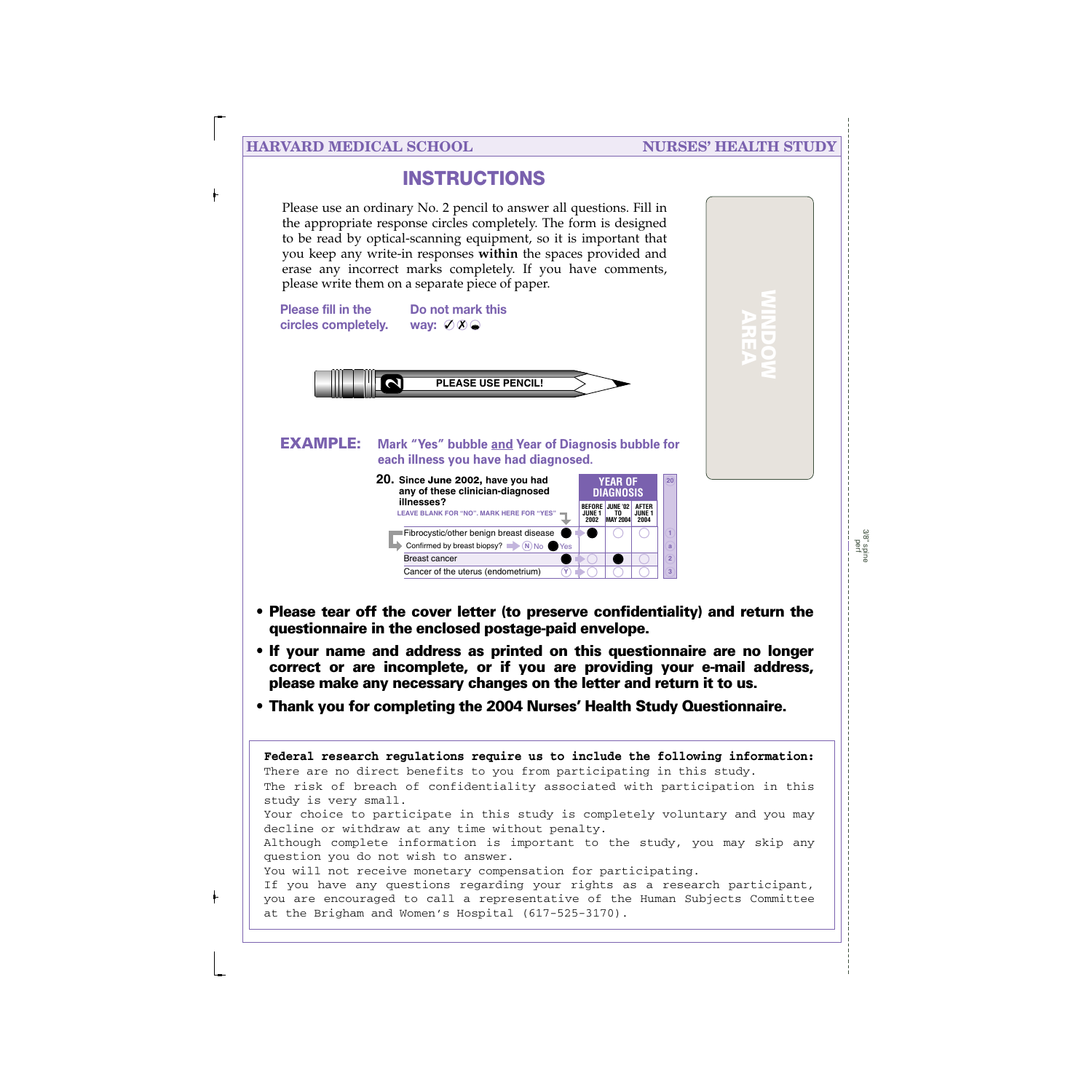| <b>HARVARD MEDICAL SCHOOL</b>                                                                                                       | Page 1                                                                                       | <b>NURSES' HEALTH STUD</b>                                                                                                                               |
|-------------------------------------------------------------------------------------------------------------------------------------|----------------------------------------------------------------------------------------------|----------------------------------------------------------------------------------------------------------------------------------------------------------|
|                                                                                                                                     |                                                                                              |                                                                                                                                                          |
|                                                                                                                                     | $\boldsymbol{\sim}$                                                                          | PLEASE USE PENCIL!                                                                                                                                       |
|                                                                                                                                     |                                                                                              |                                                                                                                                                          |
|                                                                                                                                     | 1. Is this your correct Date of Birth?                                                       |                                                                                                                                                          |
|                                                                                                                                     | $\bigcirc$ Yes                                                                               |                                                                                                                                                          |
|                                                                                                                                     |                                                                                              |                                                                                                                                                          |
|                                                                                                                                     | $\bigcirc$ No $\longrightarrow$ If No, Please write correct date.                            |                                                                                                                                                          |
|                                                                                                                                     |                                                                                              |                                                                                                                                                          |
|                                                                                                                                     | <b>MONTH</b>                                                                                 | <b>DAY</b><br><b>YEAR</b>                                                                                                                                |
|                                                                                                                                     |                                                                                              |                                                                                                                                                          |
|                                                                                                                                     | 2. What is your current weight?                                                              |                                                                                                                                                          |
|                                                                                                                                     | <b>POUNDS</b>                                                                                |                                                                                                                                                          |
|                                                                                                                                     | $\odot$<br>$\odot$<br>$\circ$                                                                |                                                                                                                                                          |
|                                                                                                                                     | $\odot$<br>$\odot$<br>$\odot$<br>$\circled{2}$<br>$\circled{2}$<br>$\circled{2}$             |                                                                                                                                                          |
|                                                                                                                                     | $\circled{3}$<br>$\circled{3}$<br>$\circled{3}$                                              |                                                                                                                                                          |
|                                                                                                                                     | $\bigcirc$<br>$\bigcirc$<br>$\circled{4}$<br>$\circled{5}$<br>$\circled{5}$<br>$\circled{5}$ |                                                                                                                                                          |
|                                                                                                                                     | $\odot$<br>$\circledcirc$<br>$\circ$<br>$\odot$<br>$\odot$                                   |                                                                                                                                                          |
|                                                                                                                                     | $\circledS$<br>$\circled{8}$<br>$\circledcirc$<br>⊚)                                         |                                                                                                                                                          |
|                                                                                                                                     |                                                                                              |                                                                                                                                                          |
| 3. What is the difference between your highest and lowest weight during the last 2 years?                                           |                                                                                              |                                                                                                                                                          |
| $\bigcirc$ 2–4 lbs.<br>$\bigcirc$ 5-9 lbs.<br>$\bigcirc$ No change                                                                  | $\bigcirc$ 10-14 lbs.                                                                        | $\bigcirc$ 15-29 lbs.<br>$\bigcirc$ 30-49 lbs.<br>$\bigcirc$ 50+ lbs.                                                                                    |
| 4. Do you consider yourself to be Spanish/Hispanic/Latina?                                                                          |                                                                                              |                                                                                                                                                          |
| $\bigcirc$ Yes<br>$\bigcirc$ No                                                                                                     |                                                                                              |                                                                                                                                                          |
| 5. Which categories best describe your race?                                                                                        |                                                                                              |                                                                                                                                                          |
| (Mark one or more to indicate what you consider yourself to be.)<br>$\bigcirc$ White                                                | ◯ Black or African American                                                                  |                                                                                                                                                          |
| ◯ American Indian/Alaska native<br>$\bigcirc$ Asian<br>◯ Native Hawaiian or Pacific Islander<br>$\bigcirc$ Other                    |                                                                                              |                                                                                                                                                          |
|                                                                                                                                     |                                                                                              |                                                                                                                                                          |
| 6. Do you currently smoke cigarettes?                                                                                               |                                                                                              |                                                                                                                                                          |
| O No $\circ$ Yes $\longrightarrow$ How many per day? $\circ$ 1-4 $\circ$ 5-14 $\circ$ 15-24 $\circ$ 25-34 $\circ$ 35-44 $\circ$ 45+ |                                                                                              |                                                                                                                                                          |
| 7. Have you had your uterus removed?                                                                                                |                                                                                              | $\textcircled{1}\textcircled{1}\textcircled{1}\textcircled{1}\textcircled{1}\textcircled{1}$<br>22222221                                                 |
| $\bigcirc$ No $\bigcirc$ Yes $\longrightarrow$ Date of surgery: $\bigcirc$ Before June 1, 2002 $\bigcirc$ After June 1, 2002        |                                                                                              | $(4)$ (4) (4) (4) (4) (4) (a)<br>$\overline{P}$ $\overline{P}$ $\overline{P}$ $\overline{P}$ $\overline{P}$ $\overline{P}$ $\overline{P}$ $\overline{P}$ |
| <b>PLEASE DO NOT WRITE IN THIS AREA</b>                                                                                             |                                                                                              | <b>SERIAL #</b>                                                                                                                                          |
|                                                                                                                                     |                                                                                              |                                                                                                                                                          |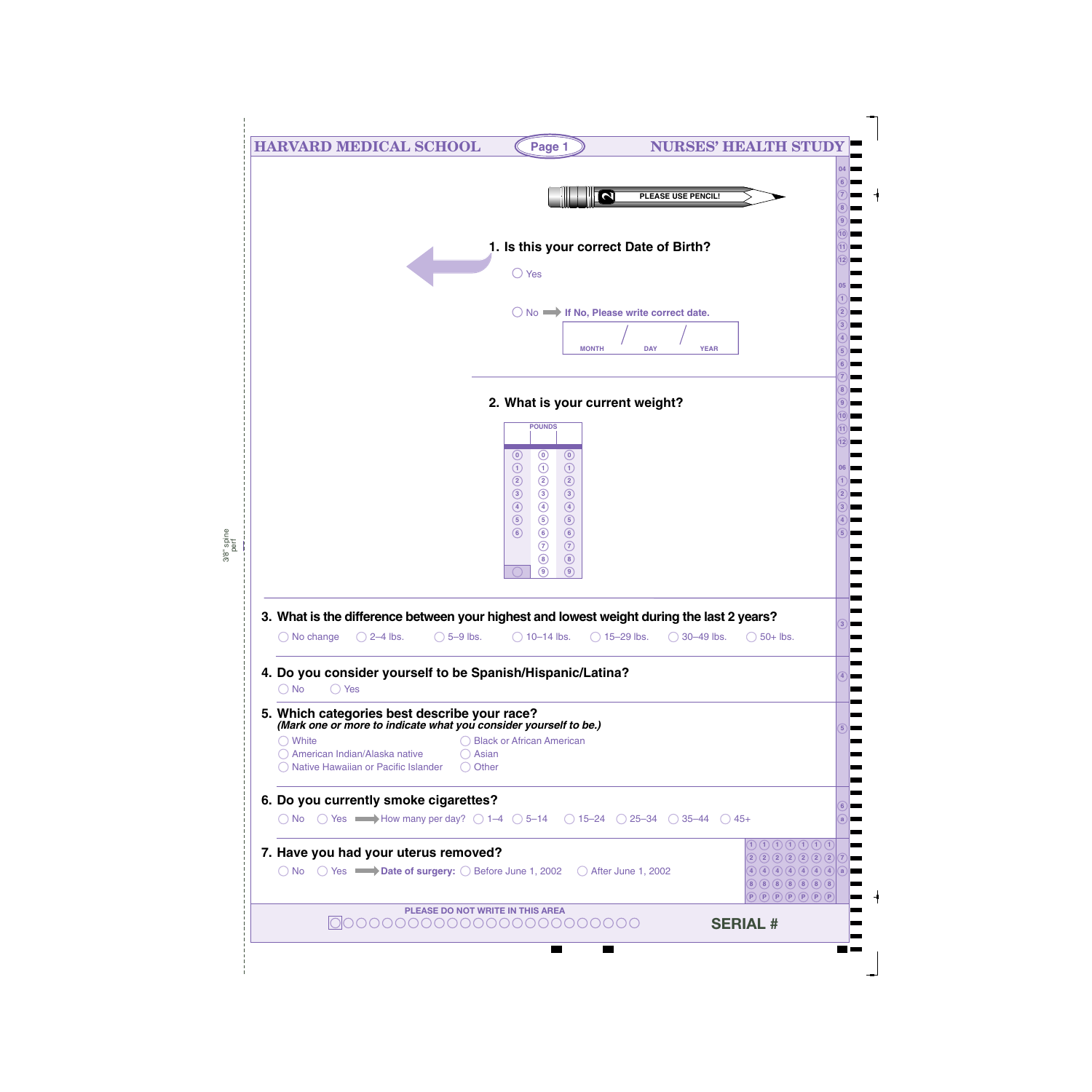| $\bigcirc$ Yes $\bigcirc$ No |                                                       | burning in your pelvis or bladder for more than 3 months in a<br>row and accompanied by urinary frequency or urgency?                                                      |                                                                |                                             |                  |                                                                                                                             |                                                                                                                                                          |             |
|------------------------------|-------------------------------------------------------|----------------------------------------------------------------------------------------------------------------------------------------------------------------------------|----------------------------------------------------------------|---------------------------------------------|------------------|-----------------------------------------------------------------------------------------------------------------------------|----------------------------------------------------------------------------------------------------------------------------------------------------------|-------------|
| ◯ Zero                       | $\bigcirc$ One                                        | $\bigcirc$ Two                                                                                                                                                             | $\bigcap$ Three                                                | $\bigcirc$ Four or more                     |                  | 10. On average, how many times do you get out of bed each night to urinate?                                                 |                                                                                                                                                          | (10)        |
| you go to bed)?              |                                                       |                                                                                                                                                                            |                                                                |                                             |                  | 11. On average, how many times do you urinate each day (from the time you get up, until                                     |                                                                                                                                                          |             |
|                              |                                                       | $\bigcirc$ Four or less $\bigcirc$ 5 to 8 $\bigcirc$ 9 to 12                                                                                                               |                                                                | $\bigcirc$ 13 to 15 $\bigcirc$ More than 15 |                  |                                                                                                                             |                                                                                                                                                          |             |
|                              |                                                       |                                                                                                                                                                            |                                                                |                                             |                  | 12. During the last 12 months, how often have you leaked or lost control of your urine?                                     | $\bigcirc$ Never $\bigcirc$ Less than once/month $\bigcirc$ Once/month $\bigcirc$ 2-3 times/month $\bigcirc$ About once/week $\bigcirc$ Almost every day |             |
|                              |                                                       | i) When you lose your urine, how much usually leaks?                                                                                                                       |                                                                |                                             |                  |                                                                                                                             | $\bigcirc$ A few drops $\bigcirc$ Enough to wet your underwear $\bigcirc$ Enough to wet your outerclothing $\bigcirc$ Enough to wet the floor            |             |
|                              | c Both a) and b) equally<br>d) In other circumstances | ii) When you lose urine, what is the usual cause?<br>a Coughing, sneezing, laughing, or doing physical activity<br><b>b</b> A sudden and urgent need to go to the bathroom |                                                                |                                             |                  |                                                                                                                             |                                                                                                                                                          |             |
|                              |                                                       |                                                                                                                                                                            |                                                                |                                             |                  | 13. Since June 2002, have you used Evista (raloxifene) or Nolvadex (tamoxifen)?                                             |                                                                                                                                                          | (13)        |
| $\bigcirc$ No                |                                                       | <b>June 2002 and June 2004?</b>                                                                                                                                            |                                                                |                                             |                  | $\circlearrowright$ Yes $\blacktriangleright$ a) How many months have you used each drug during the 24 month period between |                                                                                                                                                          | a           |
|                              | <b>Evista</b>                                         | ◯ Not Used<br>$\bigcirc$ 15-19                                                                                                                                             | $\bigcirc$ 1–4 months<br>◯ 20-24 months ◯ Used only after 6/04 | $\bigcirc$ 5-9                              | $\bigcirc$ 10–14 |                                                                                                                             |                                                                                                                                                          | Ε           |
|                              |                                                       | <b>Nolvadex</b> $\bigcirc$ Not Used $\bigcirc$ 1-4 months<br>$\bigcirc$ 15-19                                                                                              | ◯ 20-24 months ◯ Used only after 6/04                          | $\bigcirc$ 5-9                              | $\bigcirc$ 10-14 |                                                                                                                             |                                                                                                                                                          | N           |
|                              | $\bigcirc$ No, not currently                          | b) Are you currently using Evista or Nolvadex?                                                                                                                             | $\bigcirc$ Yes, Evista                                         | ◯ Yes, Nolvadex                             |                  |                                                                                                                             |                                                                                                                                                          | $\mathbf b$ |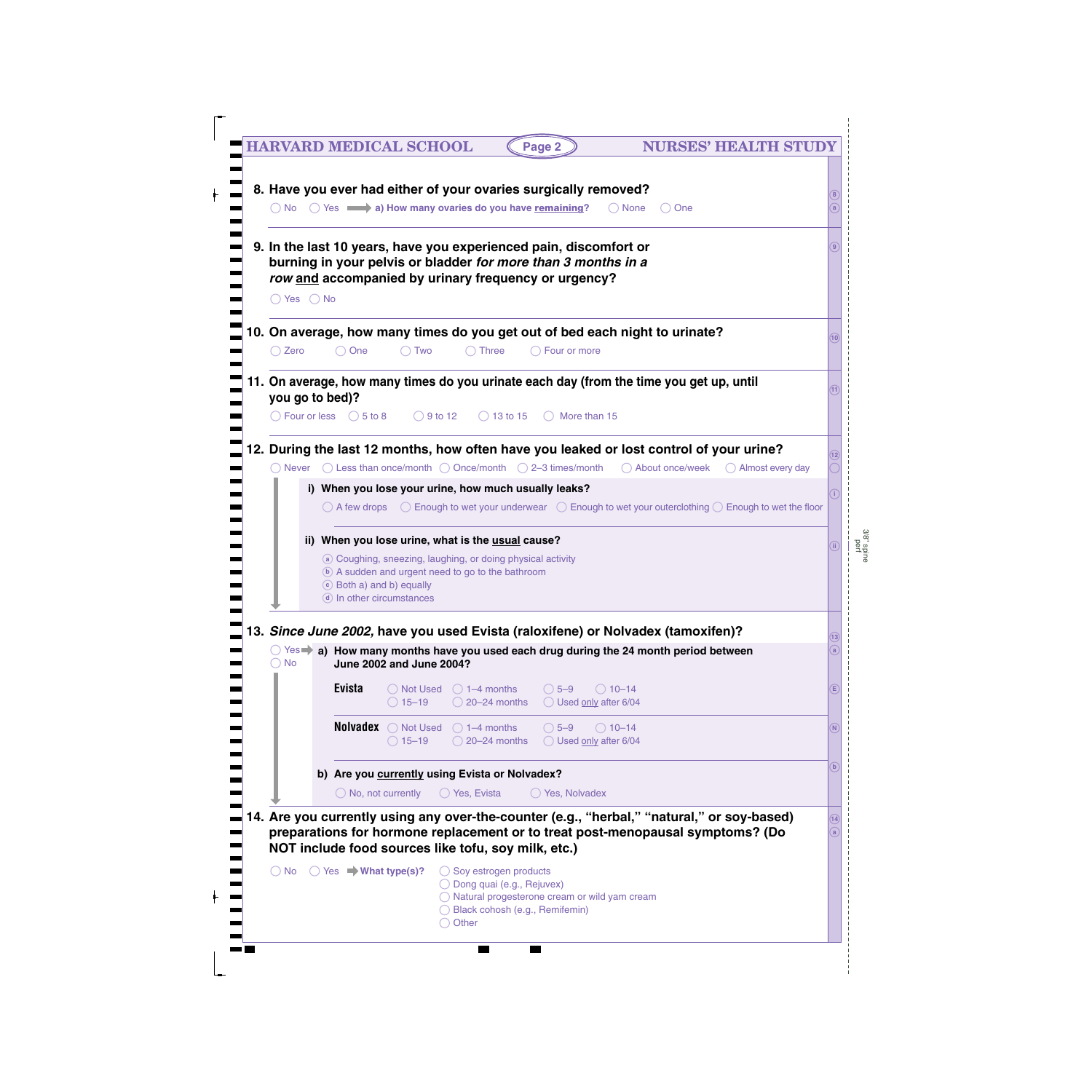|           | <b>HARVARD MEDICAL SCHOOL</b><br><b>NURSES' HEALTH STUDY</b><br>Page 3                                                                                                                                                                                       |            |
|-----------|--------------------------------------------------------------------------------------------------------------------------------------------------------------------------------------------------------------------------------------------------------------|------------|
|           | 15. Since June 2002, have you used prescription female hormones?                                                                                                                                                                                             |            |
| <b>No</b> | $\bigcirc$ Yes a) How many months did you use hormones since June 2002?<br>$\bigcirc$ 1-4 months $\bigcirc$ 5-9 $\bigcirc$ 10-14 $\bigcirc$ 15-19 $\bigcirc$ 20-25 $\bigcirc$ 26-30 $\bigcirc$ 31-35 $\bigcirc$ 36+ months                                   |            |
|           | b) Are you currently using them (within the last month)? $\bigcirc$ Yes $\bigcirc$ No If No, skip to Part e.                                                                                                                                                 | $\bigcirc$ |
|           | c) Mark the type(s) of hormones you are CURRENTLY using:<br><b>Combined:</b> $\bigcirc$ Prempro (cream) $\bigcirc$ Prempro (gold) $\bigcirc$ Prempro (peach) $\bigcirc$ Prempro (light blue)<br>$\bigcirc$ Premphase $\bigcirc$ Combipatch $\bigcirc$ FemHRT | $\bigcirc$ |
|           | Estrogen:<br>$\bigcirc$ Oral Premarin $\bigcirc$ Patch Estrogen $\bigcirc$ Vaginal Estrogen<br>( ) Ogen<br>○ Estratest      ○ Other Estrogen (specify in hox below)<br>Estrace                                                                               |            |

. .  $\blacksquare$ 

a,

Ξ . . ╘

 $\blacksquare$ 

|                 | ◯ Combipatch                                                                                                                                                                                                                                                                                       |                                                 |
|-----------------|----------------------------------------------------------------------------------------------------------------------------------------------------------------------------------------------------------------------------------------------------------------------------------------------------|-------------------------------------------------|
|                 | <b>Estrogen:</b> O Oral Premarin<br>$\bigcirc$ Patch Estrogen $\bigcirc$ Vaginal Estrogen $\bigcirc$ Ogen<br>O Other Estrogen (specify in box below)<br>$\bigcirc$ Estratest<br>$\bigcirc$ Estrace                                                                                                 |                                                 |
|                 | <b>Progesterone/Progestin:</b> O Provera/Cycrin/MPA O Vaginal O Micronized (e.g., Prometrium)<br>$\bigcirc$ Other progesterone (specify type in box below)                                                                                                                                         |                                                 |
|                 | Other hormones <i>CURRENTLY</i> used (e.g., Tri-est), Specify: $\rightarrow$                                                                                                                                                                                                                       | (0)(0)(0)                                       |
|                 | d) Since June 2002, how many months have you used the preparation(s) you marked in Part c?<br>$\bigcirc$ 1-4 months $\bigcirc$ 5-9 $\bigcirc$ 10-14 $\bigcirc$ 15-19 $\bigcirc$ 20-25 $\bigcirc$ 26-30 $\bigcirc$ 31-35 $\bigcirc$ 36+ months                                                      | 2)(2)(2)<br>$3)$ $(3)$ $(3)$ $(d)$<br>4)(4)(4)  |
|                 | e) If you used oral conjugated estrogen (e.g., Premarin) what dose did you usually take?<br>$\bigcirc$ .30 mg/day or less $\bigcirc$ .45 mg/day $\bigcirc$ .625 mg/day $\bigcirc$ .9 mg/day<br>$\bigcirc$ 1.25 mg/day or higher $\bigcirc$ Unsure $\bigcirc$ Did not take oral conjugated estrogen | 5)(5)(5)<br>6) 6) 6) e<br>(7)(7)(7)<br>8)(8)(8) |
|                 | f) If you used oral medroxyprogesterone (e.g., Provera, Cycrin), what dose did you usually take?<br>$\bigcirc$ 2.5 mg or less $\bigcirc$ 5–9 mg $\bigcirc$ 10 mg $\bigcirc$ More than 10 mg $\bigcirc$ Unsure<br>$\bigcirc$ Not used                                                               | (9)(9)(9)                                       |
|                 | g) What was your pattern of hormone use (Days per Month)?                                                                                                                                                                                                                                          |                                                 |
|                 | Oral or Patch Estrogen:<br><b>Days per Month</b> $\bigcirc$ Not used $\bigcirc$ <1 day/mo. $\bigcirc$ 1-8 days $\bigcirc$ 9-18 $\bigcirc$ 19-26 $\bigcirc$ 27+ days/mo.                                                                                                                            |                                                 |
|                 | Progesterone:<br><b>Days per Month</b> $\bigcirc$ Not used $\bigcirc$ <1 day/mo. $\bigcirc$ 1-8 days $\bigcirc$ 9-18 $\bigcirc$ 19-26 $\bigcirc$ 27+ days/mo.                                                                                                                                      |                                                 |
|                 | 16. Do you usually use a cane or walker?<br>$\bigcirc$ No $\bigcirc$ Yes                                                                                                                                                                                                                           |                                                 |
|                 | 17. Do you have difficulty with your balance?<br>$\bigcirc$ No $\bigcirc$ Yes                                                                                                                                                                                                                      |                                                 |
|                 | 18. Number of times you have fallen to the ground in the past year:                                                                                                                                                                                                                                |                                                 |
| $\bigcirc$ None | $\bigcirc$ 5<br>$\bigcirc$ 6<br>$\bigcirc$ 2<br>$\bigcirc$ 3<br>$\bigcirc$ 4<br>$\bigcirc$ 7<br>$\bigcirc$ 8 $\bigcirc$ 9 or more<br>$\bigcirc$ 1                                                                                                                                                  |                                                 |

 $\blacksquare$ 

 $\blacksquare$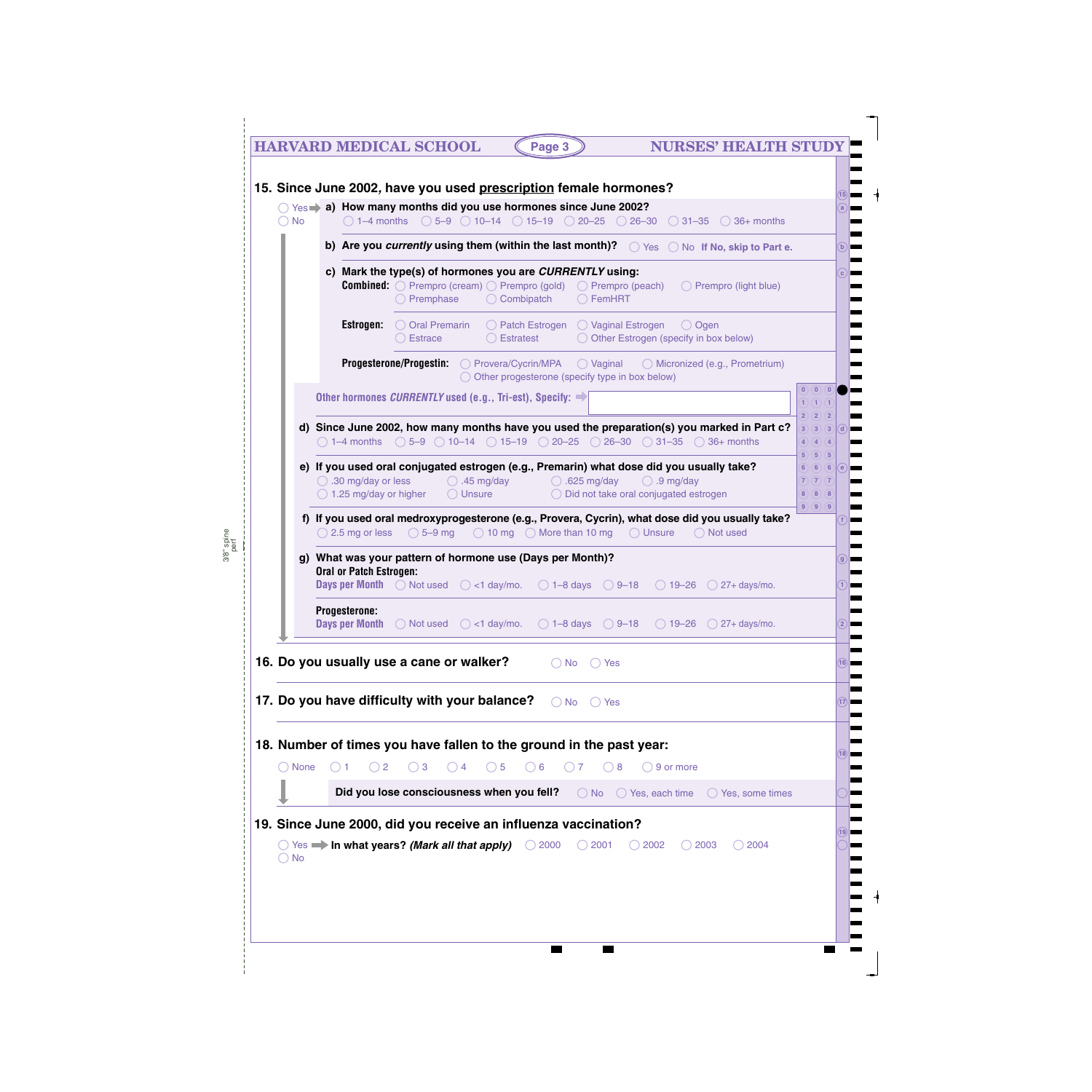| 20. Since June 2002, have you had any of these<br>clinician-diagnosed illnesses?           |                                                                                                        |                             |                                                 | <b>YEAR OF</b><br><b>DIAGNOSIS</b> |                                       |  |
|--------------------------------------------------------------------------------------------|--------------------------------------------------------------------------------------------------------|-----------------------------|-------------------------------------------------|------------------------------------|---------------------------------------|--|
|                                                                                            | LEAVE BLANK FOR "NO," MARK HERE FOR "YES"                                                              |                             | <b>BEFORE</b><br><b>JUNE 1</b><br>2002          | JUNE '02<br>TO<br><b>MAY 2004</b>  | <b>AFTER</b><br><b>JUNE 1</b><br>2004 |  |
| <b>MARK "YES" BUBBLE AND</b><br><b>YEAR OF DIAGNOSIS BUBBLE</b><br><b>EACH ILLNESS YOU</b> | Fibrocystic/other benign breast disease<br>Confirmed by breast biopsy? $\blacksquare$ No No            | $\circledcirc$<br>$(Y)$ Yes | $($ )                                           | 0                                  | $(\quad)$                             |  |
| <b>HAVE HAD DIAGNOSED.</b>                                                                 | <b>Breast cancer</b>                                                                                   | $\circledcirc$              | $\bigcirc$                                      | $\bigcirc$                         | $\bigcirc$                            |  |
|                                                                                            | Cancer of the uterus (endometrium)                                                                     | $\circled{r}$               | ( )                                             | $\bigcirc$                         | ◯                                     |  |
|                                                                                            | Cancer of the ovary                                                                                    | $\circledcirc$              | $\bigcirc$                                      | $\bigcirc$                         | O                                     |  |
|                                                                                            | Colon or rectal polyp (benign)                                                                         | $\circ$                     | ( )                                             | $\bigcirc$                         | ◯                                     |  |
|                                                                                            | Cancer of the colon or rectum                                                                          | $\circledcirc$              | $\bigcirc$                                      | $\bigcirc$                         | O                                     |  |
|                                                                                            | Cancer of the lung                                                                                     | $\circ$                     | $\left( \begin{array}{c} 1 \end{array} \right)$ | $\bigcirc$                         | ◯                                     |  |
|                                                                                            | Melanoma                                                                                               | $\circledcirc$              | $\bigcirc$                                      | $\bigcirc$                         | O                                     |  |
|                                                                                            | Basal cell skin cancer                                                                                 | $\circ$                     | $($ )                                           | $\bigcirc$                         | ◯                                     |  |
|                                                                                            | Squamous cell skin cancer                                                                              | $\circledcirc$              | $\bigcirc$                                      | $\bigcirc$                         | O                                     |  |
|                                                                                            | Chronic lymphocytic leukemia                                                                           | $(\Upsilon)$                | $( \ )$                                         | $\bigcirc$                         | Ő                                     |  |
|                                                                                            | Other cancer<br>Specify site of other cancer                                                           | $\circledcirc$              | $($ )                                           | O                                  | $\bigcirc$                            |  |
|                                                                                            |                                                                                                        |                             |                                                 |                                    |                                       |  |
|                                                                                            | Diabetes mellitus                                                                                      | $\circledcirc$              |                                                 | $\overline{(\phantom{a})}$         |                                       |  |
|                                                                                            | Elevated cholesterol                                                                                   |                             |                                                 |                                    |                                       |  |
|                                                                                            | High blood pressure                                                                                    | $\left(\gamma\right)$       | O                                               | $\bigcirc$                         | O                                     |  |
|                                                                                            | Myocardial infarction (heart attack)<br>Hospitalized for MI? $\qquad \qquad \circledR$ No<br>$(Y)$ Yes | $\circledcirc$              | $\left(\begin{array}{c} \end{array}\right)$     | O                                  | O                                     |  |
|                                                                                            | Angina pectoris<br>Confirmed by angiogram?<br>$\overline{N}$ No                                        | (Y) Yes                     | $\left(\begin{array}{c} \end{array}\right)$     | $\bigcirc$                         | Ő                                     |  |
|                                                                                            | Coronary bypass, angioplasty, or stent                                                                 | $\circledcirc$              | $\bigcirc$                                      | $\bigcirc$                         | $\bigcirc$                            |  |
|                                                                                            | Congestive heart failure                                                                               | $^{\circledR}$              | $\left(\begin{array}{c} \end{array}\right)$     | $\bigcirc$                         | O                                     |  |
|                                                                                            | Stroke (CVA)                                                                                           | $\circledcirc$              | $\bigcirc$                                      | $\bigcirc$                         | O                                     |  |
|                                                                                            | TIA (Transient ischemic attack)                                                                        | $\circledcirc$              | $\left(\begin{array}{c} \end{array}\right)$     | $\bigcirc$                         | Ő                                     |  |
|                                                                                            | Peripheral artery disease or claudication<br>of legs (not varicose veins)                              | $\circledcirc$              | $\left(\begin{array}{c} \end{array}\right)$     | $\bigcirc$                         | O                                     |  |
|                                                                                            | Confirmed by angiogram/surgery? M No                                                                   | <b>V</b> Yes                |                                                 |                                    |                                       |  |
|                                                                                            | Carotid surgery (Endarterectomy)                                                                       | $^{\circledR}$              | $\bigcirc$                                      | $\bigcirc$                         | $\bigcirc$                            |  |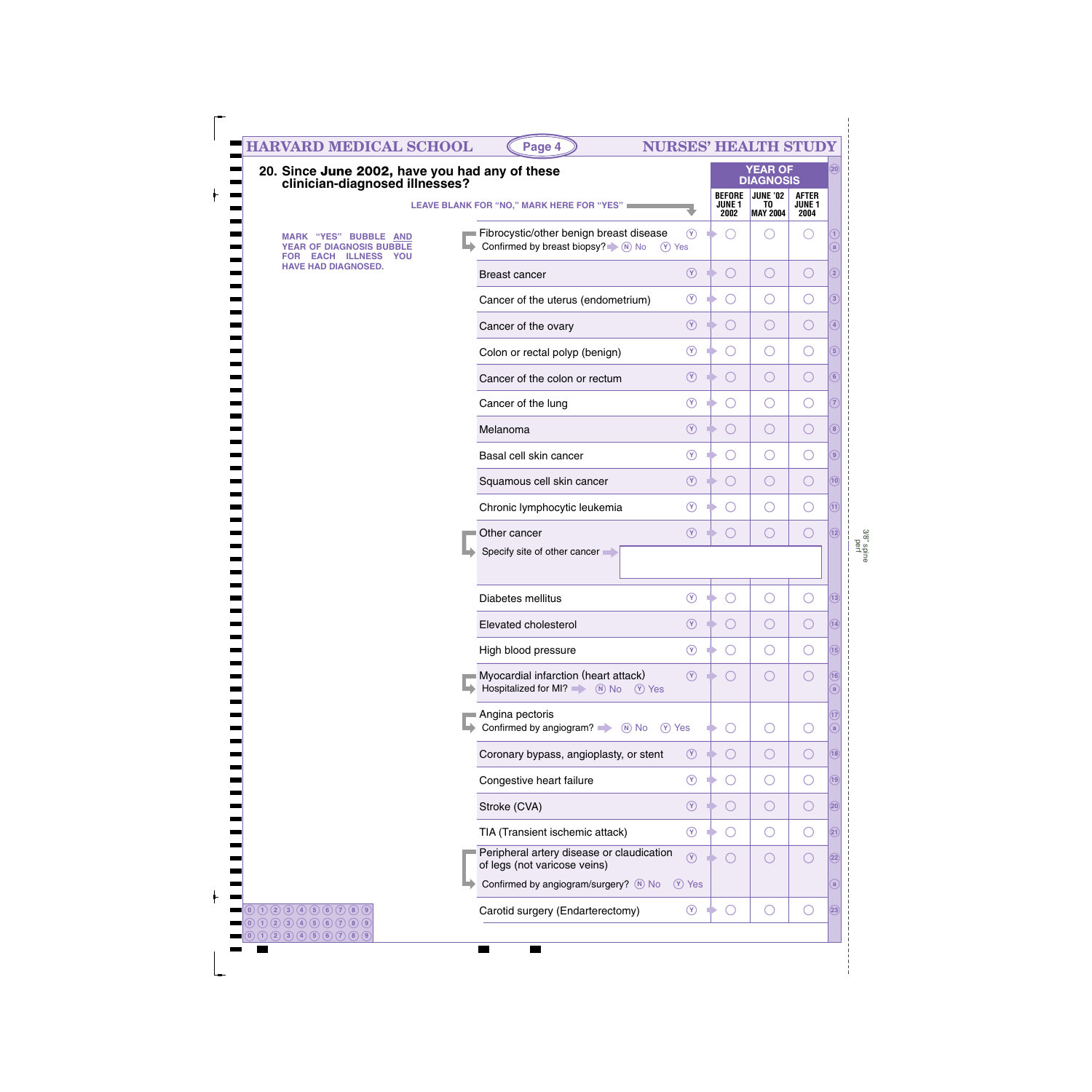| 20. (Continued)<br>Since June 2002, have you had any of these<br>clinician-diagnosed illnesses? |                                                          |                |                                             | <b>YEAR OF</b><br><b>DIAGNOSIS</b>       |                                           |
|-------------------------------------------------------------------------------------------------|----------------------------------------------------------|----------------|---------------------------------------------|------------------------------------------|-------------------------------------------|
|                                                                                                 | <b>LEAVE BLANK FOR "NO," MARK HERE FOR "YES"</b>         |                | <b>BEFORE</b><br><b>JUNE 1</b><br>2002      | <b>JUNE '02</b><br>TO<br><b>MAY 2004</b> | <b>AFTER</b><br>JUNE <sub>1</sub><br>2004 |
| <b>"YES" BUBBLE</b><br><b>MARK</b><br><b>AND</b><br>YEAR OF DIAGNOSIS BUBBLE                    | Pulmonary embolus                                        | $\circledcirc$ | $($ )                                       | ()                                       | $(\ )$                                    |
| FOR EACH ILLNESS YOU HAVE<br><b>HAD DIAGNOSED.</b>                                              | <b>Atrial fibrillation</b>                               | $\circled{r}$  | $(\ )$                                      | O                                        |                                           |
|                                                                                                 | Osteoporosis                                             | $\circledcirc$ | $\bigcirc$                                  | O                                        |                                           |
|                                                                                                 | Hip replacement                                          | $\circled{r}$  | $\left(\begin{array}{c} \end{array}\right)$ | O                                        |                                           |
|                                                                                                 | Wrist or Colles' Fracture V<br>Fractures:                |                | $\left(\begin{array}{c} \end{array}\right)$ | O                                        |                                           |
|                                                                                                 | <b>Hip fracture</b>                                      | $\circledcirc$ | $\bigcirc$                                  | O                                        |                                           |
|                                                                                                 | Graves' Disease/Hyperthyroidism                          | $\circledcirc$ | $\left(\begin{array}{c} \end{array}\right)$ | O                                        |                                           |
|                                                                                                 | Glaucoma                                                 | $\circledcirc$ | $\bigcirc$                                  | O                                        | $(\ )$                                    |
|                                                                                                 | Macular degeneration of retina                           | $\odot$        | $\left(\begin{array}{c} \end{array}\right)$ | O                                        |                                           |
|                                                                                                 | Cataract-1st Diagnosis (Dx)                              | $\circledcirc$ | $\bigcirc$                                  | O                                        |                                           |
|                                                                                                 | Cataract extraction                                      | $\circledcirc$ | ◯                                           | O                                        | ( )                                       |
|                                                                                                 | Asthma, Doctor diagnosed                                 | $\circledcirc$ | $\bigcirc$                                  | O                                        |                                           |
|                                                                                                 | Emphysema or Chronic bronchitis, Dr. Dx $\circledcirc$   |                | ○                                           | O                                        |                                           |
|                                                                                                 | Parkinson's Disease                                      | $\circled{r}$  | ◯                                           | O                                        |                                           |
|                                                                                                 | Alzheimer's Disease                                      | $\circledR$    |                                             |                                          |                                           |
|                                                                                                 | Ulcerative colitis/Crohn's                               | $\circledcirc$ | O                                           | O                                        | ( )                                       |
|                                                                                                 | Kidney stones                                            | $\circledcirc$ | O                                           | O                                        | ( )                                       |
|                                                                                                 | Pernicious Anemia/B12 deficiency                         | $\circledcirc$ | O                                           | O                                        | $\left(\right)$                           |
|                                                                                                 | <b>Multiple Sclerosis</b>                                | $\circledcirc$ | O                                           | O                                        | $\left(\right)$                           |
|                                                                                                 | SLE (systemic lupus)                                     | $\circledcirc$ | $\bigcirc$<br>Ð                             | O                                        | O                                         |
|                                                                                                 | Rheumatoid Arthritis, clinician Dx                       | $\circledcirc$ | O                                           | O                                        | $\left(\right)$                           |
|                                                                                                 | Gout                                                     | $\circledcirc$ | $\bigcirc$                                  | O                                        | O                                         |
|                                                                                                 | Depression, clinician Dx                                 | $\circledcirc$ | O                                           | O                                        | $(\ )$                                    |
|                                                                                                 | Other major illness or surgery since<br><b>June 2002</b> | $\circledcirc$ | $\bigcirc$                                  | $\bigcirc$                               | $(\ )$                                    |
|                                                                                                 | Please specify:                                          |                | Date:                                       |                                          |                                           |

 $\blacksquare$ 

 $\blacksquare$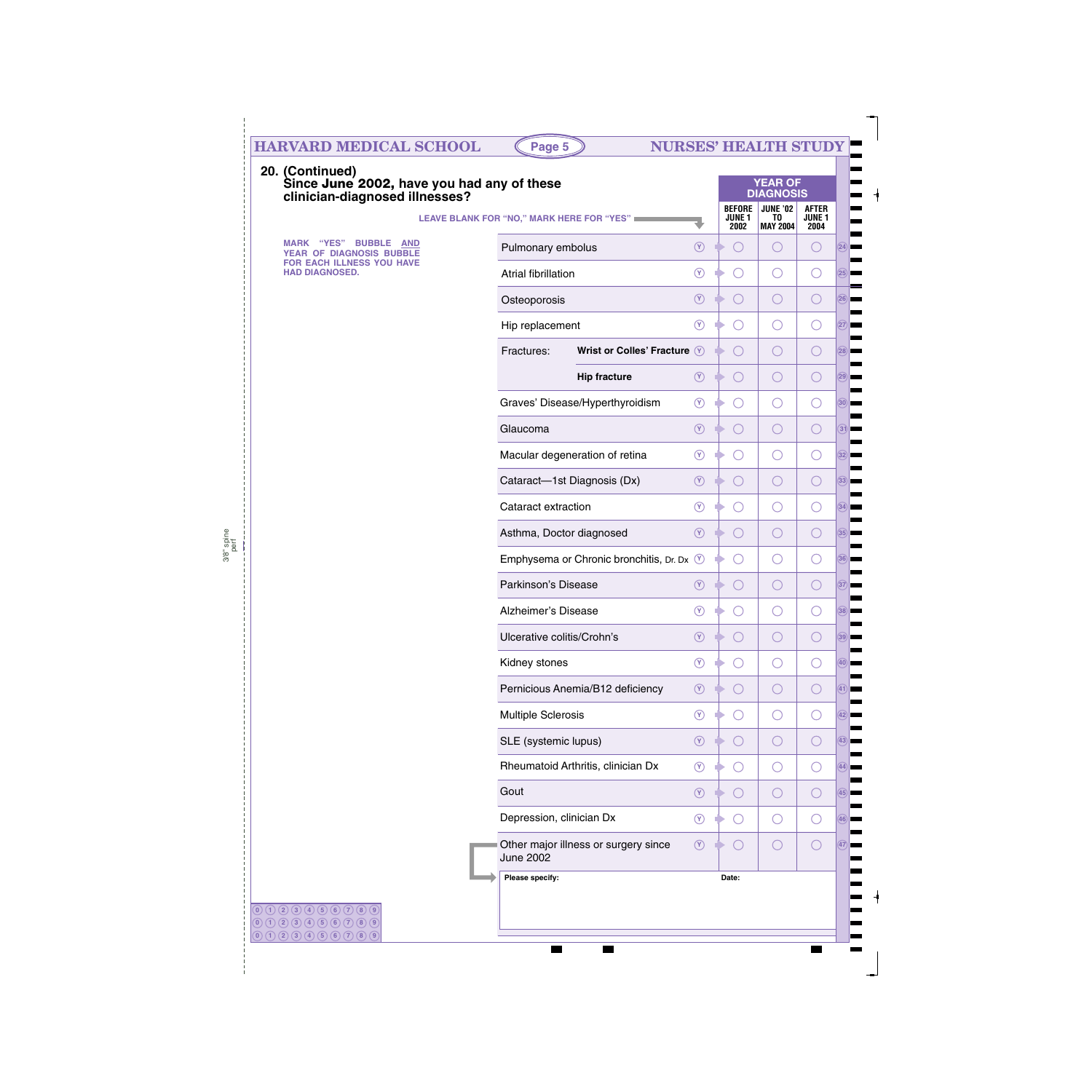|                                                            |                                      |                          | <b>YEAR OF DIAGNOSIS</b> |      |      |         |  |
|------------------------------------------------------------|--------------------------------------|--------------------------|--------------------------|------|------|---------|--|
| <b>LEAVE BLANK FOR "NO,"</b><br><b>MARK HERE FOR "YES"</b> |                                      | 1996 or<br><b>BEFORE</b> | 1997-<br>2001            | 2002 | 2003 | $2004+$ |  |
| Amyotrophic Lateral Sclerosis (A.L.S.)                     | $(\mathsf{Y})$                       |                          |                          |      |      |         |  |
| Seizure (1 or more)/Epilepsy                               | $\left( \mathrm{Y}\right)$           |                          |                          |      | O    |         |  |
| <b>Chronic Renal Failure</b>                               | $\left( \widehat{\mathsf{Y}}\right)$ |                          |                          |      |      |         |  |
| Barrett's esophagus                                        | $\left( \mathrm{Y}\right)$           |                          |                          |      |      |         |  |
| Shingles                                                   | $\left( \widehat{\mathsf{Y}}\right)$ |                          |                          |      |      |         |  |
| Increased eye pressure in either eye<br>(over 25 mm/Hg)    | $\left( \widehat{\mathbf{Y}}\right)$ |                          |                          |      | O    |         |  |
| Pneumonia, x-ray confirmed                                 | $\left( \widehat{Y}\right)$          |                          |                          |      |      |         |  |
| Osteoarthritis                                             | $\left( \mathrm{Y}\right)$           |                          |                          |      |      |         |  |
| Splenectomy                                                | $\left( \mathrm{Y}\right)$           |                          |                          |      |      |         |  |
| ICD-Implantable Cardiac Defibrillator                      | (Y)                                  |                          |                          |      |      |         |  |

### **21. Have you** *ever* **had any of these clinician-diagnosed illnesses or procedures?**

| 22. In the past two years have you had<br>(If yes, mark all that apply) |                     | <b>No</b>       | Yes, for<br><b>Screéning</b> | Yes, for<br>Symptoms |
|-------------------------------------------------------------------------|---------------------|-----------------|------------------------------|----------------------|
|                                                                         | A physical exam?    | $\circledR$     | $(\mathsf{Y})$               | $(\mathsf{Y})$       |
|                                                                         | Exam by eye doctor? | $^\mathrm{(N)}$ | $(\mathsf{Y})$               | $(\Upsilon)$         |
|                                                                         | Mammogram?          | (N)             | $(\mathsf{Y})$               | $(\mathsf{Y})$       |
|                                                                         | Fasting blood sugar | $^\mathrm{(N)}$ | $(\mathsf{Y})$               | (Y)                  |
|                                                                         |                     |                 |                              |                      |

### **23. Did you have a colonoscopy or sigmoidoscopy since** *June 1, 2002?*

**Initial reason(s) you had Colonoscopy or Sigmoidoscopy?**  $\bigcap$  No  $\bigcap$  Yes  $\longrightarrow$ 

Visible blood

- O Occult fecal blood
- Diarrhea/constipation
- O Barium enema
- $\bigcirc$  Prior polyps Abdominal pain
- Family history of colon cancer
- Follow-up of (virtual) CT colonoscopy
- ◯ Asymptomatic or routine screening

**22**

**21**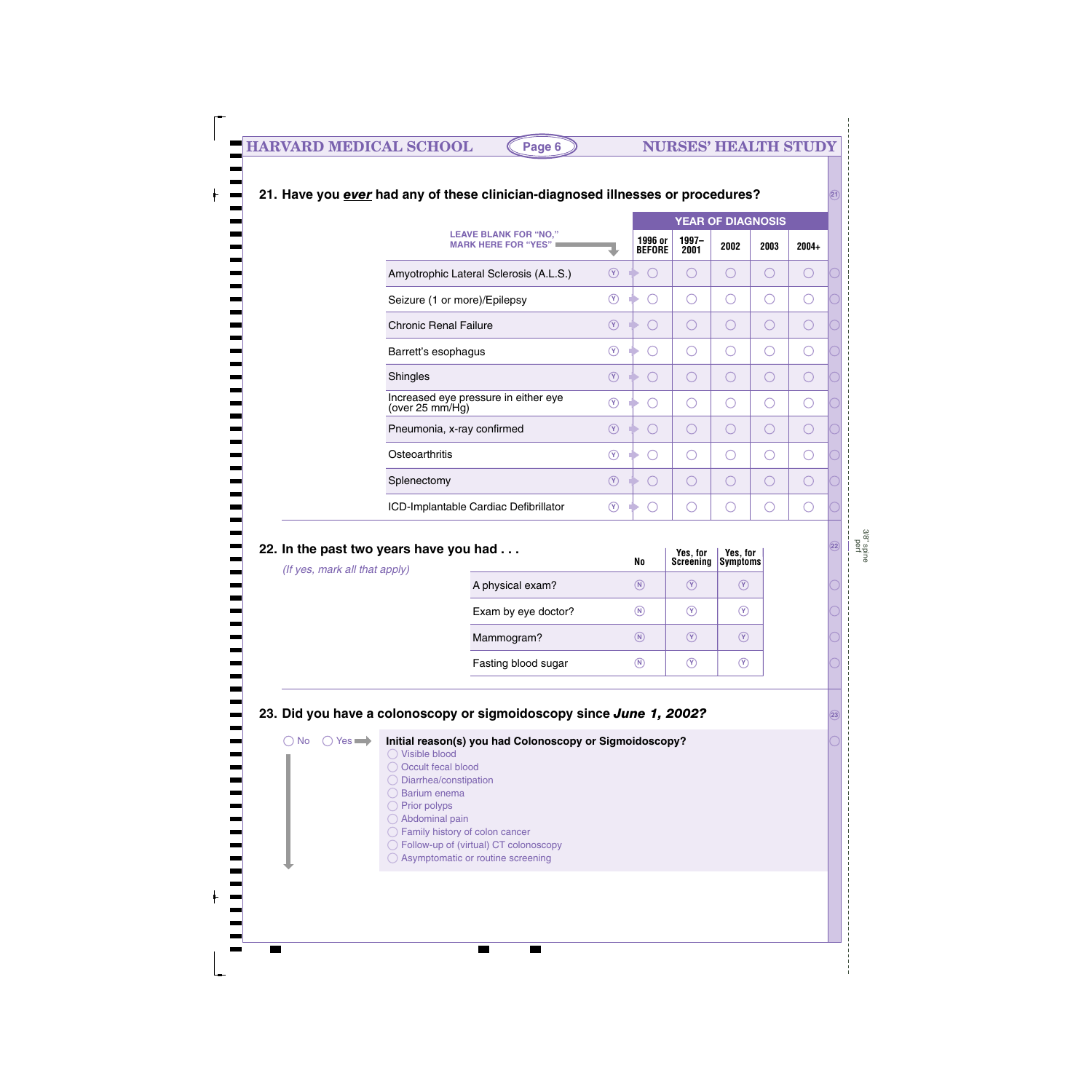|               |                                                                                                                                                                    | (Mark all that apply)                       |                                            |                               |                                               |                                     |                                          |                                          | <b>YEAR(S) OF PROCEDURES</b>             |                                             |                 |
|---------------|--------------------------------------------------------------------------------------------------------------------------------------------------------------------|---------------------------------------------|--------------------------------------------|-------------------------------|-----------------------------------------------|-------------------------------------|------------------------------------------|------------------------------------------|------------------------------------------|---------------------------------------------|-----------------|
|               |                                                                                                                                                                    |                                             |                                            |                               | <b>Never</b>                                  | 1993 or<br>earlier                  |                                          |                                          | '94-'95   '96-'97   '98-'99   '00-'01    |                                             | $'02+$          |
|               |                                                                                                                                                                    | Sigmoidoscopy?                              |                                            |                               | $\bigcirc$                                    | $\bigcirc$                          | O                                        | $\bigcirc$                               | $\bigcirc$                               | $\bigcirc$                                  | $\bigcirc$      |
|               |                                                                                                                                                                    | Colonoscopy?                                |                                            |                               | $\left( \begin{array}{c} \end{array} \right)$ | $\bigcirc$                          | O                                        | $\bigcirc$                               | $\bigcirc$                               | O                                           | $\bigcirc$      |
|               |                                                                                                                                                                    | Upper endscopy<br>(esophagus/stomach)       |                                            |                               | O                                             | $\bigcirc$                          | O                                        | $\bigcirc$                               | $\bigcirc$                               | $\bigcirc$                                  | $\bigcirc$      |
|               | 25. Your Blood Cholesterol (if checked within 5 years):<br>◯ Unknown/Not checked<br>within 5 years                                                                 | $\bigcirc$ <140 mg/dl<br>$\bigcirc$ 220-239 |                                            | $\bigcirc$ 140-159<br>240-269 |                                               | $\bigcirc$ 160-179<br>$O$ 270-299   |                                          | $\bigcirc$ 180-199<br>$\bigcirc$ 300-329 |                                          | $\bigcirc$ 200-219<br>$\bigcirc$ 330+ mg/dl |                 |
|               | 26. Current usual blood pressure (if checked within 2 years):                                                                                                      |                                             |                                            |                               |                                               |                                     |                                          |                                          |                                          |                                             |                 |
|               | Systolic:<br>◯ Unknown/Not checked<br>within 2 years                                                                                                               |                                             | $\bigcirc$ <105 mmHg<br>$\bigcirc$ 135-144 |                               | $\bigcirc$ 105-114<br>$\bigcirc$ 145-154      |                                     | $\bigcirc$ 115-124<br>$\bigcirc$ 155-164 |                                          | $\bigcirc$ 125-134<br>$\bigcirc$ 165-174 | $\bigcirc$ 175+                             |                 |
|               | Diastolic: O Unknown/Not checked<br>within 2 years                                                                                                                 |                                             | $\bigcirc$ <65 mmHg<br>$\bigcirc$ 90-94    |                               | $\bigcirc$ 65-74<br>$\bigcirc$ 95-104         | $\bigcirc$ 75-84<br>$\bigcirc$ 105+ |                                          | $\bigcirc$ 85-89                         |                                          |                                             |                 |
|               | $\bigcirc$ Medical care                                                                                                                                            | $\bigcirc$ Medical screening                |                                            | Dental care                   |                                               |                                     |                                          |                                          |                                          |                                             |                 |
|               | $\bigcirc$ Eye care<br>28. Have you ever had gastrointestinal bleeding that required<br>hospitalization or a transfusion?                                          | Mental health care                          |                                            | None of these                 |                                               |                                     |                                          |                                          |                                          |                                             |                 |
| $\bigcirc$ No | ○ Yes → a) What was the site of the bleeding?<br>(Mark all that apply)                                                                                             |                                             |                                            | $\bigcirc$ Esophagus          | ◯ Colon/rectum                                | ◯ Other                             | ◯ Stomach                                |                                          | O Duodenum<br>$\bigcirc$ Site unknown    |                                             |                 |
|               | (Mark all that apply)                                                                                                                                              | b) What year(s) did this happen?            |                                            | Before 1990<br>$96 - 97$      |                                               | $O'90-91$<br>$O'98 - 99$            |                                          | $O'92-93$<br>2000-'01                    |                                          | $\bigcirc$ '94–'95<br>$\bigcirc$ 2002+      |                 |
|               | 29. For each of the following periods of your life, please add up the TOTAL amount of<br>time you used antibiotics. (Exclude skin creams, mouthwash or Isoniazid.) |                                             |                                            |                               |                                               |                                     |                                          |                                          |                                          |                                             |                 |
|               | (Mark one answer for each age range)                                                                                                                               |                                             |                                            |                               | <b>Less</b>                                   | 15 days                             | <b>Total Time Using Antibiotics</b>      |                                          |                                          |                                             |                 |
|               |                                                                                                                                                                    |                                             |                                            | <b>None</b>                   | than                                          | to<br>15 days 2 Months Months       | $2 - 4$                                  | 4 Mos-<br>2 Years                        | $2 - 3$<br><b>Years</b>                  | $3 - 5$<br>Years                            | $5+$<br>Years   |
|               |                                                                                                                                                                    |                                             | Age 20-39                                  | O                             | O                                             | $\bigcirc$                          | O                                        | O                                        | $\bigcirc$                               | $\bigcirc$                                  | O               |
|               |                                                                                                                                                                    |                                             | Age 40-59<br>Age 60 to the                 | O<br>О                        | $\bigcirc$<br>О                               | $\bigcirc$<br>$\bigcirc$            | O<br>O                                   | $\bigcirc$<br>$\bigcirc$                 | O<br>$\bigcirc$                          | O<br>$\bigcirc$                             | O<br>$\bigcirc$ |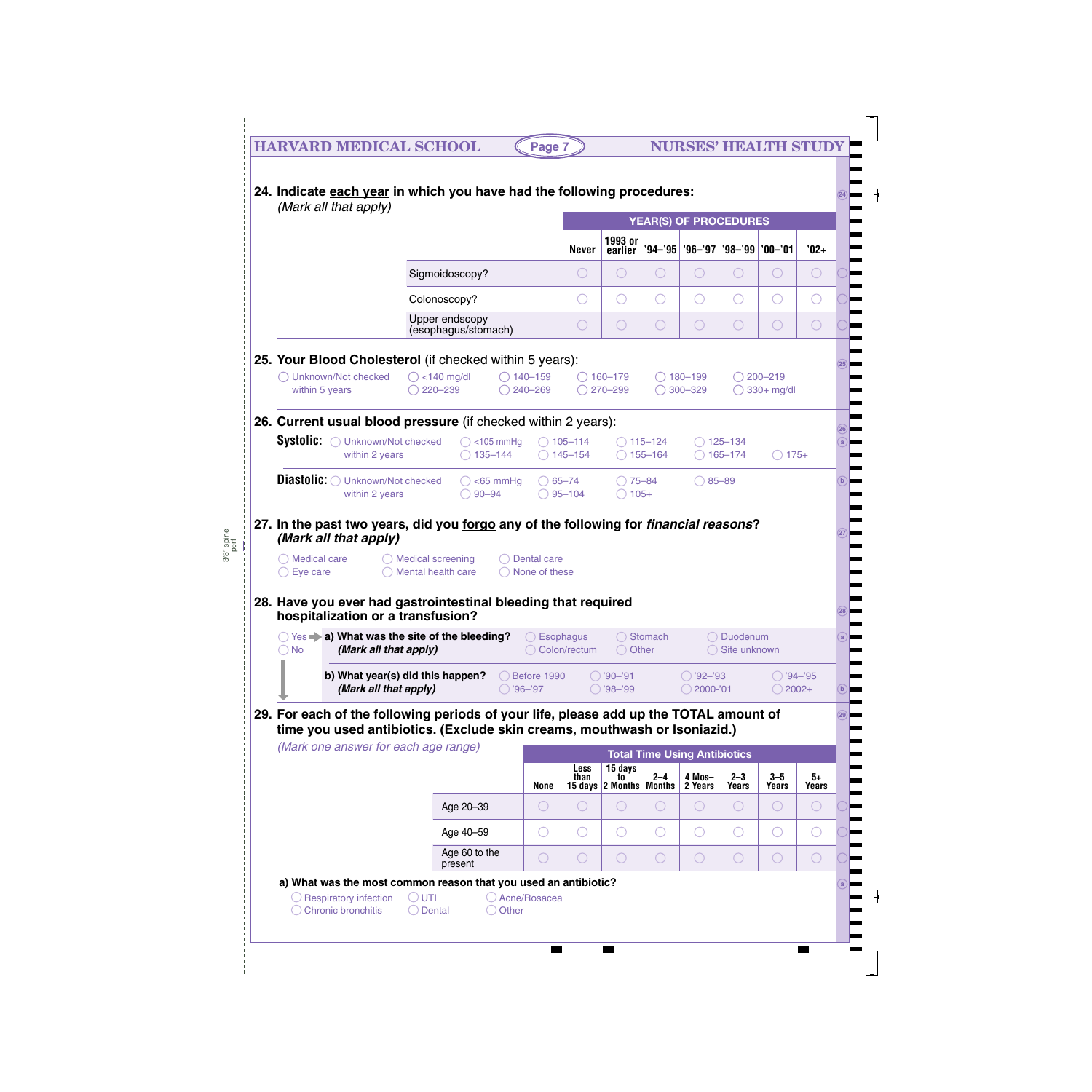| Acetaminophen (e.g., Tylenol)                                                                                                                                                                                     |
|-------------------------------------------------------------------------------------------------------------------------------------------------------------------------------------------------------------------|
| Days per week:<br>Total tablets per week:                                                                                                                                                                         |
| $\bigcirc$ 1–2<br>$15+$ tablets<br>$2 - 3$<br>$4 - 5$<br>$6+$ days<br>$3 - 5$<br>$6 - 14$<br>1<br>$\hspace{1.5cm} \longrightarrow \hspace{1.5cm}$<br>$\Box$<br>"Baby" or low dose aspirin (100 mg/tablet or less) |
| Days per week:<br>Total tablets per week:                                                                                                                                                                         |
| $\bigcirc$ 1–2<br>$2 - 3$<br>$\bigcirc$ 4–5<br>$6+$ days<br>$3 - 5$<br>$6 - 14$<br>$15+$ tablets<br><b>STAR</b><br>$($ )<br>Aspirin or aspirin-containing products (325mg/tablet or more)                         |
| Days per week:<br>Total tablets per week:<br>$2 - 3$<br>$\bigcirc$ 4–5<br>$6+$ days<br>$1 - 2$<br>$3 - 5$<br>$6 - 14$<br>$15+$ tablets<br><b>Contract</b><br>$\left( \quad \right)$                               |
| Ibuprofen (e.g., Advil, Motrin, Nuprin)                                                                                                                                                                           |
| Days per week:<br>Total tablets per week:<br>$2 - 3$<br>$\bigcirc$ 1–2<br>$\bigcirc$ 4–5<br>$6+$ days<br>$3 - 5$<br>$6 - 14$<br>$15+$ tablets<br><b>Contract</b>                                                  |
| Celebrex or Vioxx (COX-2 inhibitors)                                                                                                                                                                              |
| Days per week:<br>$\bigcirc$ 1<br>$\bigcirc$ 4-5<br>$2 - 3$<br>$\bigcirc$ 6+ days<br>$($ )                                                                                                                        |
| Other anti-inflammatory analgesics, 2+ times/week (e.g., Aleve, Naprosyn, Relafen, Ketoprofen, Anaprox)                                                                                                           |
| Thiazide diuretic<br>$\bigcirc$ Lasix<br>Potassium                                                                                                                                                                |
| Calcium blocker (e.g., Calan, Procardia, Cardizem)                                                                                                                                                                |
| Beta-blocker (e.g., Inderal, Lopressor, Tenormin, Corgard)                                                                                                                                                        |
| ACE Inhibitors (e.g., Capoten, Vasotec, Zestril)                                                                                                                                                                  |
| Other antihypertensive (e.g., losartan, doxazosin)                                                                                                                                                                |
|                                                                                                                                                                                                                   |
| Coumadin<br>◯ Digoxin<br>Antiarrhythmic<br>$($ )                                                                                                                                                                  |
| "Statin" cholesterol-lowering drug:<br>Mevacor (lovastatin)<br>Zocor (simvastatin)<br>Crestor                                                                                                                     |
| Pravachol (pravastatin)<br>Lipitor (atorvastatin)<br>Lescol                                                                                                                                                       |
| Other cholesterol-lowering drug [e.g., niacin, Lopid (gemfibrozil),<br>Tricor (fenofibrate), Questran (cholestyramine), Colestin, Zetia]                                                                          |
| Steroids taken orally (e.g., Prednisone, Decadron, Medrol)                                                                                                                                                        |
| Oral hypoglycemic medication<br>Insulin                                                                                                                                                                           |
| SSRI's (e.g., Prozac, Zoloft, Paxil, Celexa)                                                                                                                                                                      |
| Other antidepressants (e.g., Elavil, Tofranil, Pamelor)                                                                                                                                                           |
| Minor tranquilizers (e.g., Valium, Xanax, Ativan, Librium)                                                                                                                                                        |
| Prilosec, Nexium, Prevacid (Iansoprazole), Protonix, Aciphex<br><b>Years used:</b> $\bigcirc$ 0-2 yrs<br>$\bigcirc$ 3-5 yrs<br>$\bigcirc$ 6–9 yrs<br>$\bigcirc$ 10+ yrs                                           |
| H2 blocker (e.g., Pepcid, Tagamet, Zantac, Axid)                                                                                                                                                                  |
| $\bigcirc$ Namenda<br>Aricept                                                                                                                                                                                     |
| Fosamax, Actonel, or other bisphosphonate                                                                                                                                                                         |
|                                                                                                                                                                                                                   |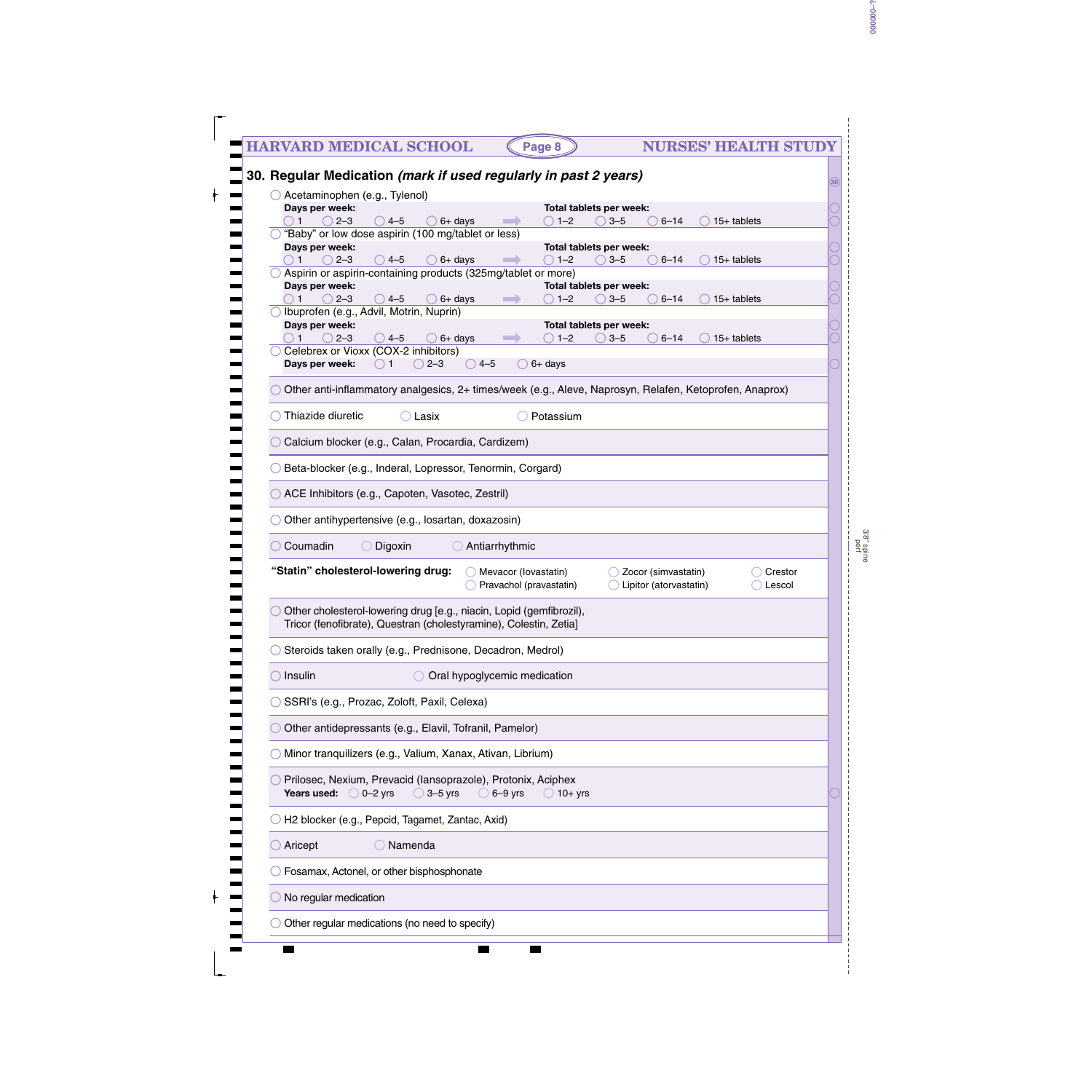| <b>HARVARD MEDICAL SCHOOL</b>                                                                                                                                                                                                          | Page 9                                                                  |                                          | <b>NURSES' HEALTH STUDY</b>              |                                      |              |                       |                |
|----------------------------------------------------------------------------------------------------------------------------------------------------------------------------------------------------------------------------------------|-------------------------------------------------------------------------|------------------------------------------|------------------------------------------|--------------------------------------|--------------|-----------------------|----------------|
| 31. Have any of the following biological relatives had                                                                                                                                                                                 |                                                                         |                                          | <b>Relative's Age at First Diagnosis</b> | (Do not count half siblings.)        |              |                       | 31)            |
|                                                                                                                                                                                                                                        |                                                                         | <b>Before</b><br><b>Age 50</b>           | <b>Age 50</b><br>to 59                   | <b>Age 60</b><br>to 69               | Age<br>$70+$ | Age<br><b>Unknown</b> |                |
|                                                                                                                                                                                                                                        | <b>Ovarian Cancer?</b><br>$\bigcirc$ No<br>Mother $(y)$                 | $\bigcirc$                               | O                                        | $\bigcirc$                           | O            | $\left(\right)$       |                |
|                                                                                                                                                                                                                                        | Sister $\circledcirc$                                                   | $\bigcirc$<br>$\rightarrow$              | $\bigcirc$                               | O                                    | $\bigcirc$   | Ő                     |                |
|                                                                                                                                                                                                                                        | Daughter $\circledcirc$                                                 | $\bigcirc$<br>$\rightarrow$              | $\bigcirc$                               | O                                    | $\bigcirc$   | $\bigcirc$            | $\omega$       |
|                                                                                                                                                                                                                                        | <b>Breast Cancer?</b><br>Mother $\mathcal{V}$<br>$\bigcirc$ No          | $\bigcirc$<br>$\rightarrow$              | O                                        | O                                    | O            | $\bigcirc$            |                |
|                                                                                                                                                                                                                                        | One Sister $\circledcirc$                                               | $\bigcirc$                               | $\bigcirc$                               | O                                    | $\bigcirc$   | Ő                     |                |
|                                                                                                                                                                                                                                        | Additional Sister $\mathcal{V}$                                         | $\bigcirc$                               | $\bigcirc$                               | O                                    | $\bigcirc$   | $\bigcirc$            |                |
|                                                                                                                                                                                                                                        | Daughter $\circledcirc$                                                 | $\bigcirc$<br>$\rightarrow$              | $\bigcirc$                               | $\bigcirc$                           | $\bigcirc$   | $\bigcirc$            | (B)            |
|                                                                                                                                                                                                                                        | <b>Colon or Rectal Cancer?</b><br>Parent $\circled{v}$<br>$\bigcirc$ No | $\bigcirc$<br>∙                          | O                                        | O                                    | O            | $\bigcirc$            |                |
|                                                                                                                                                                                                                                        | One Sibling $\circled{v}$                                               | $\bigcirc$<br>$\rightarrow$              | $\bigcirc$                               | O                                    | $\bigcirc$   | Ő                     |                |
|                                                                                                                                                                                                                                        | Additional Sibling $\circledcirc$                                       | $\bigcirc$                               | $\bigcirc$                               | O                                    | $\bigcirc$   | Ő                     |                |
|                                                                                                                                                                                                                                        | Offspring $\circled{v}$                                                 | $\bigcirc$                               | O                                        | O                                    | $\bigcirc$   | $\bigcirc$            | $\overline{c}$ |
| <b>Father:</b><br>Age diagnosed? $\bigcirc$ < age 55<br>$\bigcirc$ No<br>$() Yes$ $\rightarrow$<br><b>Sibling:</b> $\bigcirc$ No $\bigcirc$ Yes $\rightarrow$ <b>Age diagnosed?</b> $\bigcirc$ < age 55                                | $\bigcirc$ age 55-64<br>$\bigcirc$ age 55-64                            |                                          | $\bigcirc$ 65+<br>$\bigcirc$ 65+         |                                      |              |                       |                |
| 33. Do you currently take a multi-vitamin? (Please report other individual vitamins in question 34)<br>○ Yes → a) How many do you take per week?<br>$\bigcirc$ 2 or less $\bigcirc$ 3-5<br>$\bigcirc$ 6-9<br>$\bigcirc$ No             | $\bigcirc$ 10 or more                                                   |                                          |                                          |                                      |              |                       | (33)<br>a      |
| 34. Do you take any of the following separate preparations on a regular basis?<br>DO NOT REPORT CONTENTS OF MULTI-VITAMINS MENTIONED ABOVE.                                                                                            |                                                                         |                                          |                                          |                                      |              |                       | (34)           |
| $\bigcirc$ Vitamin D<br>$\bigcirc$ Vitamin E<br>$\bigcirc$ Vitamin C<br>$\bigcirc$ Vitamin A<br>$\bigcirc$ Calcium                                                                                                                     | $\bigcirc$ B-Complex<br>$\bigcirc$ Selenium<br>◯ Beta Carotene          | $\bigcirc$ Zinc<br>$\bigcirc$ Folic Acid |                                          | $\bigcirc$ Iron<br>$\bigcirc$ Niacin |              |                       |                |
| 35. In a typical week during the past year, on how many days did you consume an<br>alcoholic beverage of any type?<br>$\bigcirc$ 1 day<br>$\bigcirc$ 2 days<br>$\bigcirc$ 3 days<br>$\bigcirc$ No days                                 | $\bigcirc$ 4 days<br>$\bigcirc$ 5 days                                  |                                          | $\bigcirc$ 6 days                        | $\bigcirc$ 7 days                    |              |                       | 35             |
|                                                                                                                                                                                                                                        |                                                                         |                                          |                                          |                                      |              |                       |                |
| 36. In a typical month during the past year, what was the largest number of drinks of beer,<br>wine and/or liquor you may have had in one day?<br>$\bigcirc$ 3-5<br>$\bigcirc$ None $\bigcirc$ 1-2<br>$\bigcirc$ 6-9                   | $\bigcirc$ 10-14 $\bigcirc$ 15 or more                                  |                                          |                                          |                                      |              |                       | 36             |
| 37. How many squamous or basal cell carcinoma lesions have you ever had removed<br>by surgery, cryotherapy or other means? (Include only new primary cancers.<br>Exclude melanoma and benign lesions like moles or actinic keratoses.) |                                                                         |                                          |                                          |                                      |              |                       |                |
| $\bigcirc$ Never had squamous or basal cell carcinoma $\bigcirc$ 1                                                                                                                                                                     |                                                                         | $\bigcirc$ 5–10                          |                                          |                                      |              |                       |                |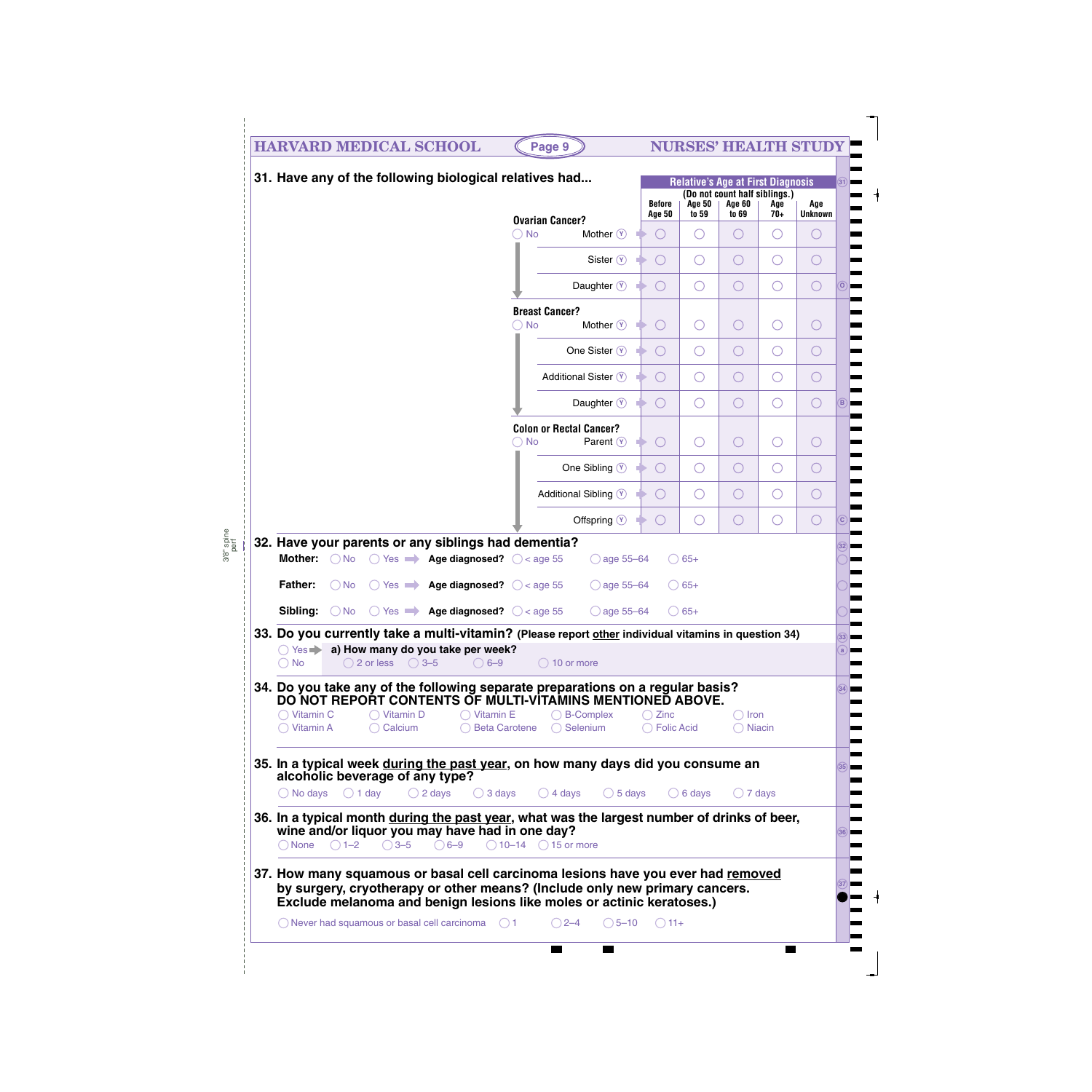**38. Following are questions about your physical activity at various times in your life and at various intensity levels. For each age range below, please estimate the** *average* **amount of time that you spent in these activities.** 

**We recognize that this is a difficult task, but we ask that you** *average* **your activity over seasons and years during the given age categories.**

| a) Walking to and from School or Work |             |      |     |                                       | <b>Average hours per WEEK</b> |     |          |       |         |
|---------------------------------------|-------------|------|-----|---------------------------------------|-------------------------------|-----|----------|-------|---------|
|                                       |             | None | 0.5 | $1 - 2$                               | $3 - 4$                       | 5-6 | $7 - 10$ | $11+$ | $\odot$ |
|                                       | Grades 7-8  |      |     |                                       |                               | С.  |          |       |         |
|                                       | Grades 9-12 |      |     | $\begin{pmatrix} 1 & 1 \end{pmatrix}$ |                               |     |          |       |         |
|                                       | Ages 18-22  |      |     |                                       |                               | С.  |          |       |         |
|                                       | Ages 23-29  |      |     |                                       |                               | C.  |          |       |         |
|                                       | Ages 30-34  |      |     |                                       |                               |     |          |       |         |

*Average hours per WEEK*

#### **b) TV Watching**

|             | None | 1  | $2 - 5$ | $6 - 10$ | $11 - 20$ | $21 - 40$ | $41 - 60$ | $61 - 90$ | $91+$ | $\sqrt{b}$ |
|-------------|------|----|---------|----------|-----------|-----------|-----------|-----------|-------|------------|
| Grades 7-8  |      | U. |         | U.       |           | C.        |           | U.        |       |            |
| Grades 9-12 |      | J. |         |          |           |           |           |           |       |            |
| Ages 18-22  |      |    |         | U.       |           | С.        |           |           |       |            |
| Ages 23-29  |      | С. | С.      |          |           |           |           |           |       |            |
| Ages 30-34  |      | U. |         |          |           | U.        |           |           |       |            |

#### **c) Strenuous Recreational Activity**

| <b>Strenuous Recreational Activity</b>                |             |             | <b>Average hours per WEEK</b> |     |         |         |          |     |  |  |  |
|-------------------------------------------------------|-------------|-------------|-------------------------------|-----|---------|---------|----------|-----|--|--|--|
| <b>Causing increased</b>                              |             | <b>None</b> | 0.5                           | 1–2 | $3 - 4$ | $5 - 6$ | $7 - 10$ | 11+ |  |  |  |
| breathing, heart-rate, or<br>sweating (e.g., running, | Grades 7-8  |             |                               |     | o.      |         |          |     |  |  |  |
| aerobics, lap swimming)                               | Grades 9-12 |             |                               |     |         |         |          |     |  |  |  |
|                                                       | Ages 18-22  |             |                               |     | in a    |         |          | C.  |  |  |  |
|                                                       | Ages 23-29  |             |                               |     |         |         |          |     |  |  |  |
|                                                       | Ages 30-34  |             |                               |     |         |         |          |     |  |  |  |

#### *Average hours per WEEK* **d) Moderate Recreational Activity d None 0.5 1–2 3–4 5–6 7–10 11+ e.g., hiking, walking for exercise, casual cycling,**  $\bigcirc$  $\bigcirc$  $\bigcirc$  $\bigcirc$  $\bigcirc$ Grades 7–8 ○  $\bigcirc$ **yard work (do not count activities already reported)** Grades 9–12  $\bigcirc$  $\bigcirc$  $\bigcirc$  $\bigcirc$  $\bigcirc$  $\bigcirc$  $\bigcirc$  $\bigcirc$  $\bigcirc$  $\bigcirc$  $\bigcirc$  $\bigcirc$  $\bigcirc$  $\bigcirc$ Ages 18–22 Ages 23–29  $\bigcirc$  $\bigcirc$  $\bigcirc$  $\bigcirc$  $\bigcirc$  $\bigcirc$  $\bigcirc$ Ages 30–34  $\bigcirc$  $\bigcirc$  $\bigcirc$  $\bigcirc$  $\bigcirc$  $\bigcirc$  $\bigcirc$

**c**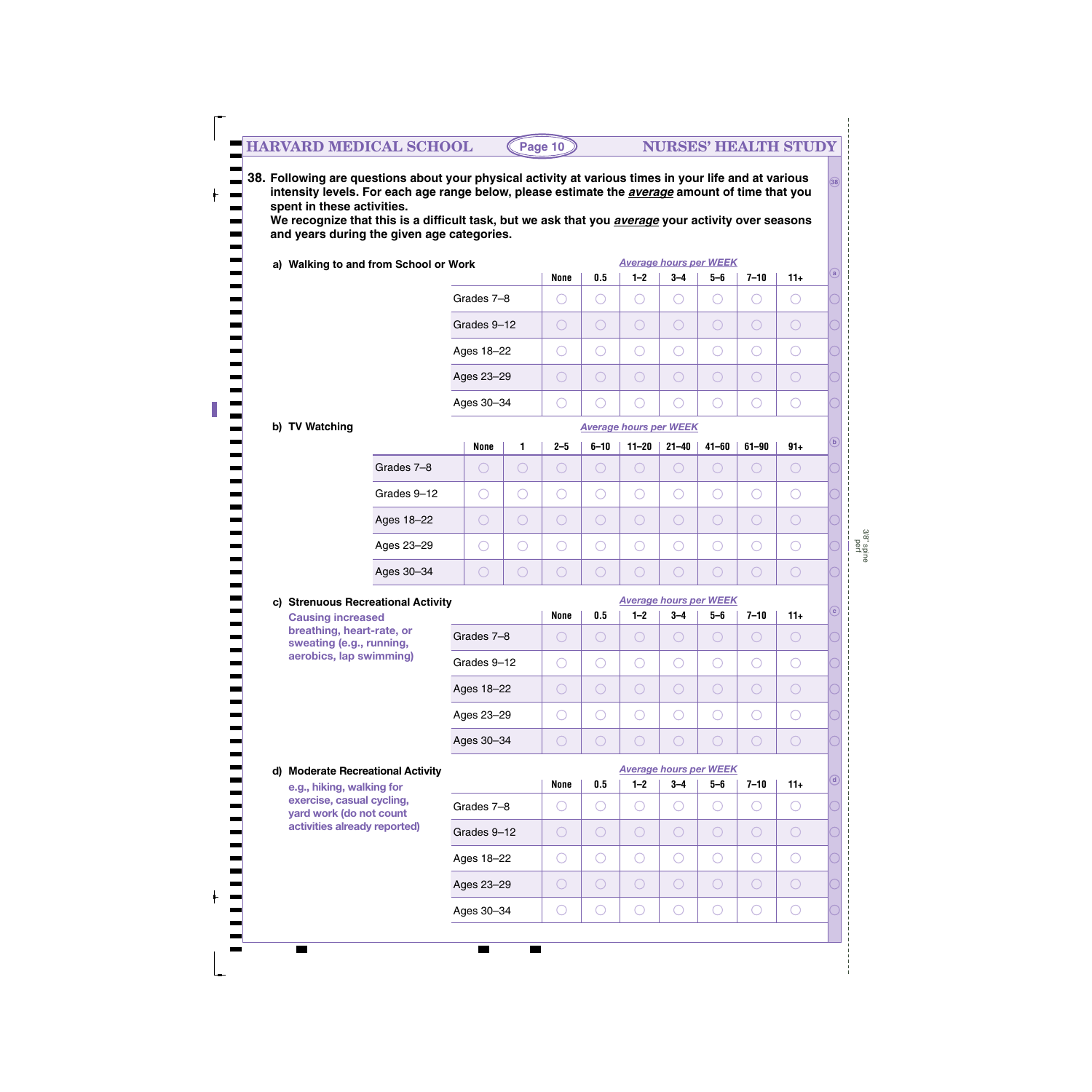### **HARVARD MEDICAL SCHOOL (Page 11) NURSES' HEALTH STUDY**

| average time PER WEEK spent at each of                                                           |      | <b>TIME PER WEEK</b> |                                             |                 |                    |                      |                   |                   |                                               |                        |
|--------------------------------------------------------------------------------------------------|------|----------------------|---------------------------------------------|-----------------|--------------------|----------------------|-------------------|-------------------|-----------------------------------------------|------------------------|
| the following recreational activities?                                                           | Zero | $1 - 4$<br>Min.      | $5 - 19$<br>Min.                            | 20-59<br>Min.   | <b>One</b><br>Hour | $1 - 1.5$<br>Hrs.    | $2 - 3$<br>Hrs.   | $4-6$<br>Hrs.     | $7 - 10$<br>Hrs.                              | $11+$<br>Hrs.          |
| Walking for exercise or walking to work                                                          |      | ( )                  | ( )                                         |                 | С.                 |                      | 0                 | ○                 | ( )                                           |                        |
| Jogging (slower than 10 minutes/mile)                                                            |      | 0                    | 0                                           |                 | O                  | O                    | 0                 | 0                 | ○                                             |                        |
| Running (10 minutes/mile or faster)                                                              |      | ○                    | O                                           |                 | С                  | ( )                  | C                 | О                 | $(\ )$                                        |                        |
| Bicycling (include stationary machine)                                                           |      | ( )                  | ( )                                         |                 | C                  | ( )                  | 0                 | 0                 |                                               |                        |
| Tennis, squash, racquetball                                                                      | ( )  | ( )                  | ( )                                         | C)              | С                  | O                    | 0                 | $\bigcirc$        | C)                                            |                        |
| Lap swimming                                                                                     |      | О                    | $\bigcirc$                                  |                 | С                  | ( )                  | O                 | O                 | 0                                             |                        |
| Other aerobic exercise<br>(aerobic dance, ski or stair machine, etc.)                            |      | ( )                  | ( )                                         |                 | 0                  | $\bigcirc$           | $(\ )$            | ( )               | ( )                                           |                        |
| Lower intensity exercise (yoga, stretching, toning)                                              |      | 0                    | 0                                           |                 | O                  | $\bigcirc$           | 0                 | 0                 | 0                                             |                        |
| Other vigorous activities (e.g., lawn mowing)                                                    |      | O                    | O                                           |                 | С                  | ( )                  | U                 | О                 | $(\ )$                                        |                        |
| Weight training or resistance exercises<br>Arm weights<br>(Include free weights or machines such |      | ( )                  | $(\ )$                                      |                 | С.                 |                      |                   |                   |                                               |                        |
| as Nautilus)<br>Leg weights                                                                      | ( )  | $(\ )$               | $\left(\begin{array}{c} \end{array}\right)$ |                 | 0                  | $\bigcirc$           | 0                 | ( )               | $\left( \begin{array}{c} \end{array} \right)$ |                        |
|                                                                                                  |      |                      |                                             |                 |                    |                      |                   |                   |                                               |                        |
| 40. DURING THE PAST YEAR, on average, how<br>many HOURS PER WEEK did you spend:                  |      |                      |                                             |                 |                    | <b>TIME PER WEEK</b> |                   |                   |                                               |                        |
|                                                                                                  |      | Zero<br>Hrs.         | One<br>Hour                                 | $2 - 5$<br>Hrs. | $6 - 10$<br>Hrs.   | $11 - 20$<br>Hrs.    | $21 - 40$<br>Hrs. | $41 - 60$<br>Hrs. | $61 - 90$<br>Hrs.                             | Over<br><b>90 Hrs.</b> |
| Standing or walking around at work or away from home?<br>(hours per week)                        |      | $(\ )$               | $\bigcirc$                                  | $\bigcirc$      | $\bigcirc$         | $\bigcirc$           | O                 | $\bigcirc$        | 0                                             | $\bigcirc$             |
| Standing or walking around at home? (hours/week)                                                 |      | 0                    | ○                                           |                 | C                  | $(\ )$               |                   | O                 |                                               |                        |
| Sitting at work or away from home or while driving? (hours/week)                                 |      | O                    | O                                           | 0               | $\bigcirc$         | O                    | 0                 | О                 | $\left(\begin{array}{c} \end{array}\right)$   |                        |
| Sitting at home while watching TV/VCR? (hours/week)                                              |      |                      |                                             |                 |                    |                      |                   |                   |                                               |                        |

Other sitting at home (e.g., reading, meal times, at desk)? (hours/week)

#### **41. What is your usual walking pace outdoors?**

 $\bigcirc$  Very brisk/striding (4 mph or faster)  $\bigcirc$  Unable to walk

 $\bigcirc$  Easy, casual (less than 2 mph)  $\bigcirc$  Normal, average (2–2.9 mph)  $\bigcirc$  Brisk pace (3–3.9 mph)

 $\bigcirc$ 

 $\bigcirc$ 

 $\bigcirc$ 

**42. How many flights of stairs (not steps) do you climb daily? Allowing the state of all assumption** 

 $\bigcirc$ 

 $\bigcirc$ 

 $\bigcirc$ 

 $\bigcirc$  No flights  $\bigcirc$  1–2 flights  $\bigcirc$  3–4 flights  $\bigcirc$  5–9 flights  $\bigcirc$  10–14 flights  $\bigcirc$  15 or more flights

 $\bigcirc$ 

 $\bigcirc$ 

 $\bigcirc$ 

**41**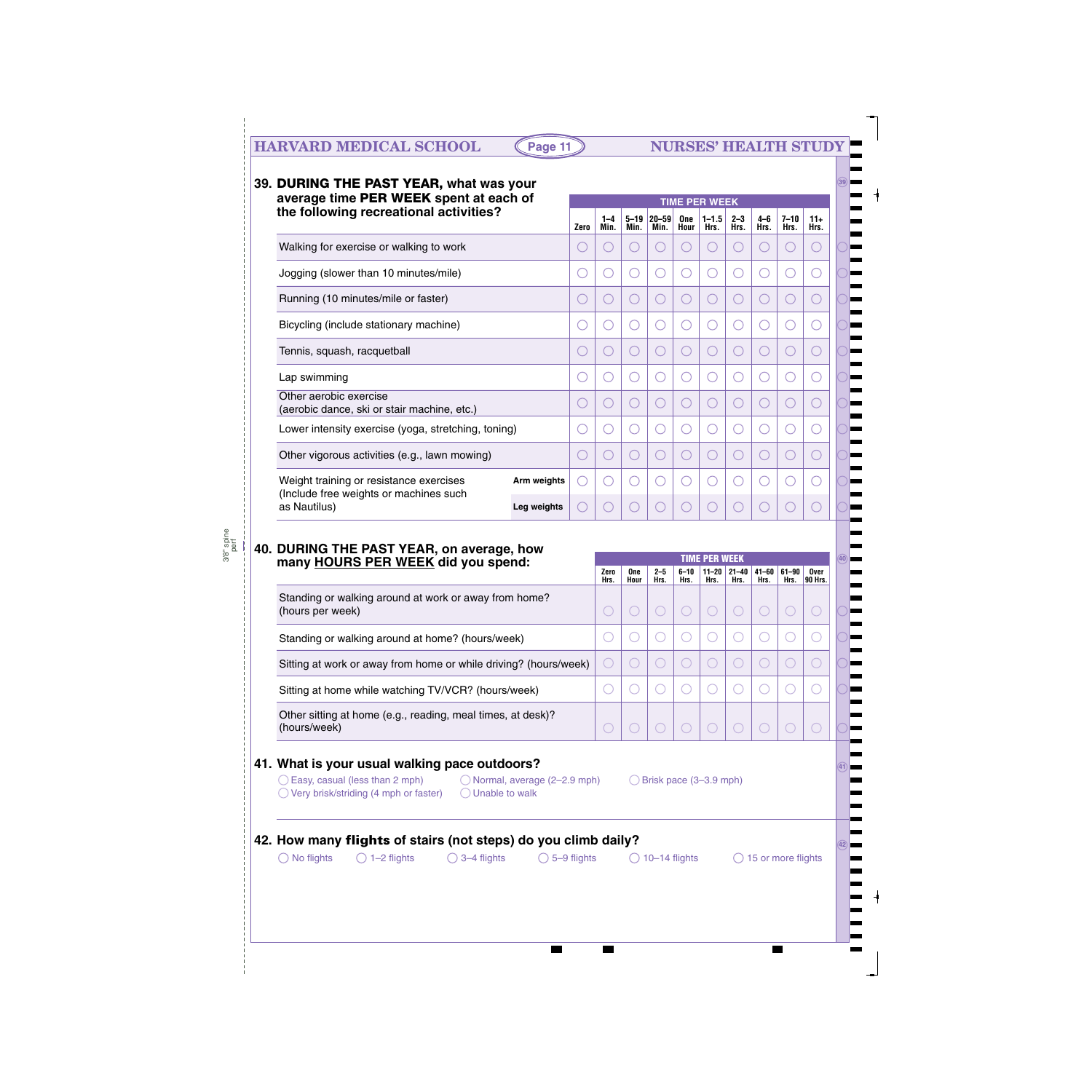# **HARVARD MEDICAL SCHOOL (Page 12) NURSES' HEALTH STUDY**

| (Mark one response on each line.)                                                                                                                                                             | <b>Yes, Limited</b><br>A Lot | Yes, Limited<br>A Little         | No, Not<br><b>Limited At All</b> |              |
|-----------------------------------------------------------------------------------------------------------------------------------------------------------------------------------------------|------------------------------|----------------------------------|----------------------------------|--------------|
| Vigorous activities, such as running, lifting heavy objects, participating in<br>strenuous sports                                                                                             |                              |                                  |                                  |              |
| Moderate activities, such as moving a table, pushing a vacuum cleaner,<br>bowling, or playing golf                                                                                            |                              |                                  |                                  |              |
| Lifting or carrying groceries                                                                                                                                                                 | ( )                          |                                  |                                  |              |
| Climbing several flights of stairs                                                                                                                                                            |                              |                                  |                                  |              |
| Climbing one flight of stairs                                                                                                                                                                 | ( )                          |                                  |                                  |              |
| Bending, kneeling, or stooping                                                                                                                                                                |                              |                                  |                                  |              |
| Walking more than a mile                                                                                                                                                                      | $(\ )$                       |                                  |                                  |              |
| Walking several blocks                                                                                                                                                                        |                              |                                  |                                  |              |
| Walking one block                                                                                                                                                                             |                              |                                  |                                  |              |
|                                                                                                                                                                                               |                              |                                  |                                  |              |
| Bathing or dressing yourself<br>44. What is your current status?<br>◯ Married<br>Widowed<br>$\bigcirc$ Separated<br>( ) Divorced<br>45. Your living arrangement: (Mark all that apply)        | Never married                | $(\ )$<br>◯ Domestic Partnership |                                  |              |
| $\bigcirc$ Alone $\bigcirc$ With spouse or partner<br>$\bigcirc$ With other family<br>$\bigcirc$ Nursing home<br>46. What is your current work status? (Mark all that apply)                  |                              | Assisted living facility         | Other<br>$\left( \quad \right)$  |              |
| $\bigcirc$ Retired $\bigcirc$ Full-time non-nursing employment $\bigcirc$ Nursing full-time<br>$\bigcirc$ Part-time non-nursing employment<br>◯ Homemaker                                     | $\bigcirc$ Nursing part-time |                                  |                                  |              |
| 47. How many hours <b>each week</b> do you participate in any groups such as<br>social or work group, church-connected group, self-help group, charity,<br>public service or community group? |                              |                                  |                                  |              |
| $\bigcirc$ None $\bigcirc$ 1 to 2 hours<br>$\bigcirc$ 3 to 5 hours<br>$\bigcirc$ 6 to 10 hours                                                                                                | $\bigcirc$ 11 to 15 hours    | $\bigcirc$ 16 or more hours      |                                  |              |
| 48. How often do you go to religious meetings or services?                                                                                                                                    |                              |                                  |                                  |              |
| $\bigcirc$ More than once a week<br>$\bigcirc$ Once a week<br>$\bigcirc$ 1 to 3 times per month<br>$\bigcirc$ Less than once per month<br>◯ Never or almost never                             |                              |                                  |                                  | (44)<br>(48) |
| 49. Apart from your children, how many relatives do you have with whom you feel close?                                                                                                        |                              |                                  |                                  | (49)         |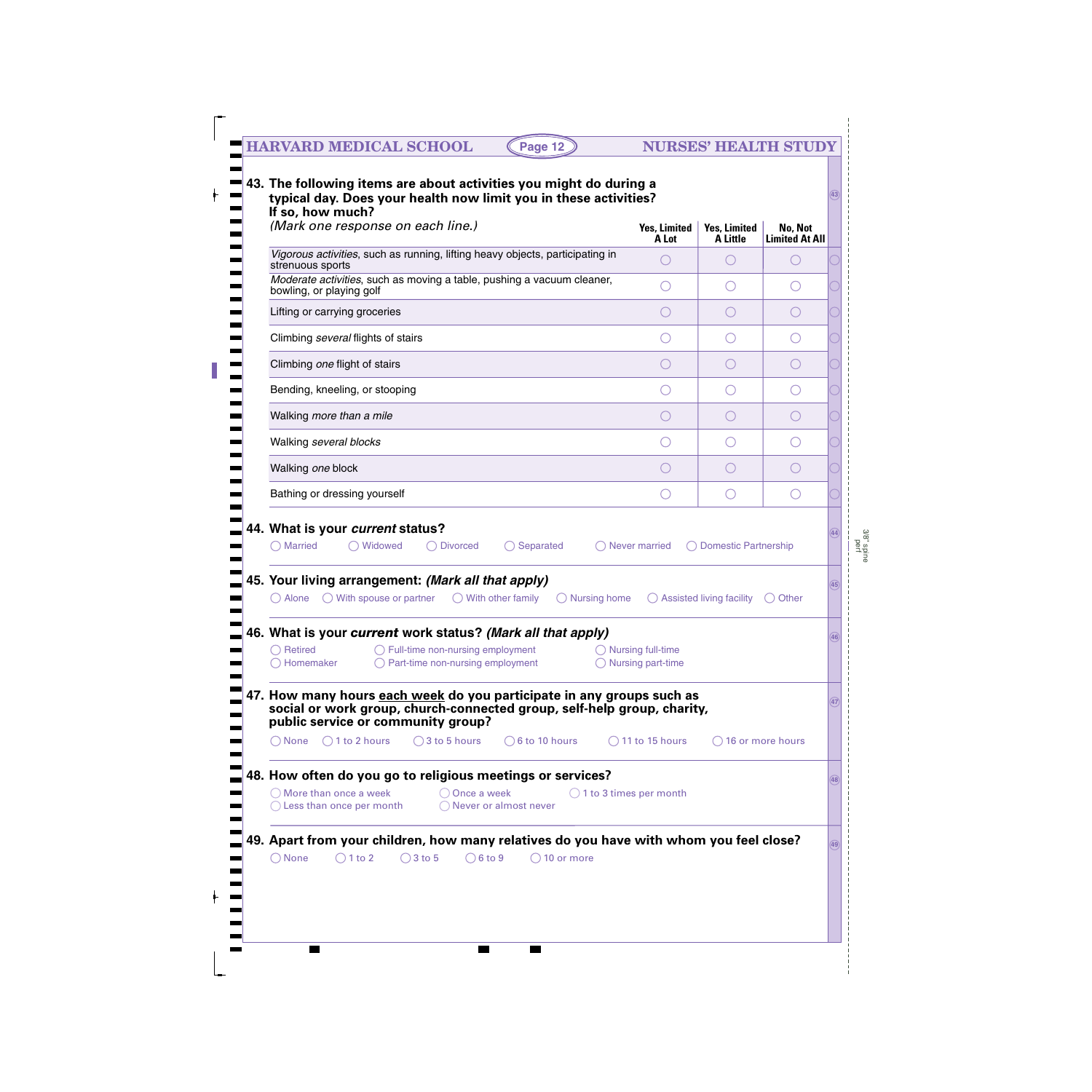| <b>HARVARD MEDICAL SCHOOL</b>                                                                                                                                                                          | Page 13                              |                                |                                 |                                | <b>NURSES' HEALTH STUD</b>                             |                                                     |                         |
|--------------------------------------------------------------------------------------------------------------------------------------------------------------------------------------------------------|--------------------------------------|--------------------------------|---------------------------------|--------------------------------|--------------------------------------------------------|-----------------------------------------------------|-------------------------|
| 50. How many close friends do you have?                                                                                                                                                                |                                      |                                |                                 |                                |                                                        |                                                     |                         |
| $\bigcirc$ 3 to 5<br>$\bigcirc$ 1 to 2<br>$\bigcirc$ 6 to 9<br>$\bigcap$ None                                                                                                                          | $\bigcirc$ 10 or more                |                                |                                 |                                |                                                        |                                                     |                         |
| 51. Is there any one special person you know that you feel very close to;<br>someone you feel you can share confidences and feelings with?                                                             |                                      |                                |                                 |                                |                                                        |                                                     |                         |
| $\circ$ Yes $\bullet$ a) How often do you see or talk with this person?<br>○ Daily ○ Weekly ○ Monthly ○ Several times/year<br>$\bigcirc$ No                                                            |                                      |                                |                                 |                                | ◯ Once/year or less                                    |                                                     |                         |
| 52. Can you count on anyone to provide you with emotional support (talking<br>over problems or helping you make a difficult decision)?                                                                 |                                      |                                |                                 |                                |                                                        |                                                     |                         |
| $\bigcirc$ A little of the time $\bigcirc$ Some of the time<br>$\bigcirc$ None of the time                                                                                                             |                                      |                                | $\bigcap$ Most of the time      |                                |                                                        | $\bigcirc$ All of the time                          |                         |
| 53. How many people can you count on to provide you with emotional support?<br>$\bigcirc$ One<br>$\bigcap$ Two<br>◯ None<br>$\bigcap$ Three or more                                                    |                                      |                                |                                 |                                |                                                        |                                                     |                         |
| 54. Outside of your employment, do you provide<br>regular care to any of the following? (Mark one<br>response on each line. For people to whom you<br>do not provide regular care, mark "Zero Hours.") |                                      |                                |                                 |                                | <b>HOURS PER WEEK</b>                                  |                                                     |                         |
|                                                                                                                                                                                                        |                                      | Zero                           | $1 - 8$                         | $9 - 20$                       | $21 - 35$                                              | $36 - 72$                                           | 73+                     |
| Your grandchildren                                                                                                                                                                                     |                                      | Hrs.<br>$\left( \quad \right)$ | Hrs.<br>$\left( \ \right)$      | Hrs.<br>$\left( \quad \right)$ | Hrs.<br>$\left(\right)$                                | Hrs.<br>$\left(\begin{array}{c} \end{array}\right)$ | Hrs.<br>$\left(\right)$ |
| Disabled or ill spouse/partner                                                                                                                                                                         |                                      | 0                              | O                               | 0                              | O                                                      | $\left(\begin{array}{c} \end{array}\right)$         | ○                       |
| Disabled or ill parent or other person                                                                                                                                                                 |                                      | $\left(\right)$                | $\left(\right)$                 | $(\ )$                         | O                                                      | $\left(\right)$                                     | $\bigcirc$              |
|                                                                                                                                                                                                        |                                      |                                |                                 |                                |                                                        |                                                     |                         |
| the past month. Please indicate how often you have felt this way.                                                                                                                                      |                                      |                                |                                 |                                |                                                        |                                                     |                         |
| During the past month<br>(Mark one answer per line)                                                                                                                                                    | <b>Rarely or none</b><br>of the time |                                | Some or a little<br>of the time |                                | <b>Occasionally or</b><br>a moderate<br>amount of time |                                                     | All of<br>the time      |
| I was bothered by things that usually don't bother me                                                                                                                                                  |                                      |                                |                                 |                                | O                                                      |                                                     | $\bigcirc$              |
| I had trouble keeping my mind on what I was doing                                                                                                                                                      |                                      |                                |                                 |                                |                                                        |                                                     |                         |
| 55. Below is a list of some of the ways you may have felt or behaved during<br>I felt depressed                                                                                                        |                                      |                                |                                 |                                | $(\ )$                                                 |                                                     | $( \ )$                 |
| I felt that everything I did was an effort                                                                                                                                                             |                                      |                                |                                 |                                |                                                        |                                                     |                         |
| I felt hopeful about the future                                                                                                                                                                        |                                      |                                |                                 |                                | $(\ )$                                                 |                                                     | $( \ )$                 |
| I felt fearful                                                                                                                                                                                         |                                      |                                |                                 |                                |                                                        |                                                     |                         |
| My sleep was restless                                                                                                                                                                                  |                                      |                                |                                 |                                |                                                        |                                                     | $( \ )$                 |
| I was happy                                                                                                                                                                                            |                                      |                                |                                 |                                |                                                        |                                                     |                         |
| I felt lonely                                                                                                                                                                                          |                                      |                                |                                 |                                |                                                        |                                                     | $($ )                   |

 $\blacksquare$ 

 $\mathcal{L}_{\mathcal{A}}$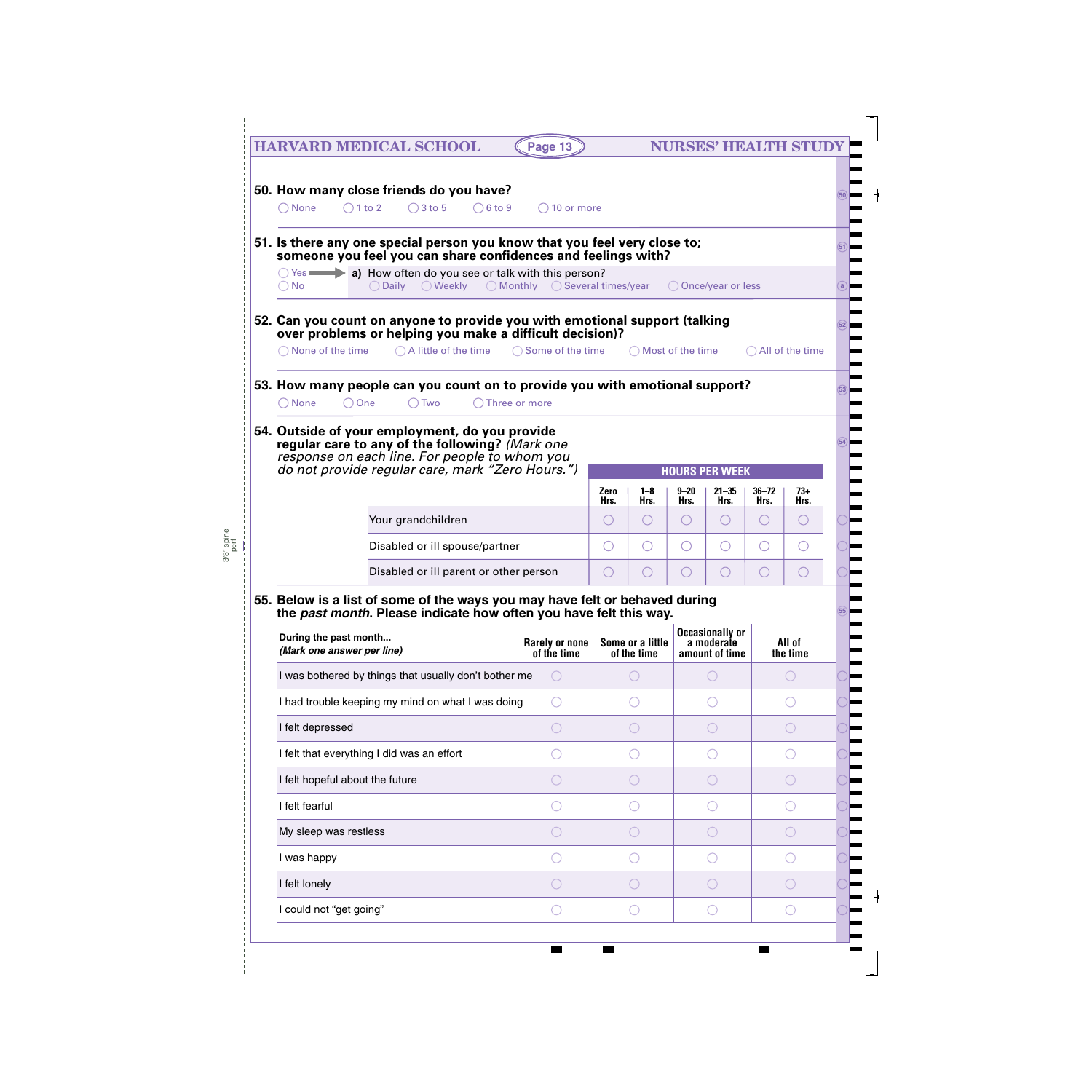#### **56. In your lifetime, have you ever had two weeks or longer when nearly every day you felt sad, blue, or depressed for most of the day?**

No Yes

 $\blacksquare$ 

 $\blacksquare$ 

### **57. Below is a list of statements which people have used to describe themselves. Please mark the response that indicates how you generally feel. STERGER 2009**

|                                                                                            | <b>Almost</b><br>never | <b>Sometimes</b> | <b>Often</b> | <b>Almost</b><br>always |
|--------------------------------------------------------------------------------------------|------------------------|------------------|--------------|-------------------------|
| I feel nervous and restless                                                                |                        |                  |              |                         |
| I feel satisfied with myself                                                               |                        |                  |              |                         |
| I wish I could be as happy as others seem to be                                            |                        |                  |              |                         |
| I feel like a failure                                                                      |                        |                  |              |                         |
| I worry too much over something that really<br>doesn't matter                              |                        |                  |              |                         |
| I lack self-confidence                                                                     |                        |                  |              |                         |
| I feel secure                                                                              |                        |                  |              |                         |
| I feel inadequate                                                                          |                        |                  |              |                         |
| I am a steady person                                                                       |                        |                  |              |                         |
| I get in a state of tension or turmoil as I think over<br>my recent concerns and interests |                        |                  |              |                         |

### **58. Please indicate the extent to which you agree or disagree with the following statements. <sup>58</sup>**

|                                                                | <b>Disagree</b><br>strongly | <b>Disagree</b><br>a little | Neither agree<br>nor disagree | Agree<br>a little | Agree<br>strongly |
|----------------------------------------------------------------|-----------------------------|-----------------------------|-------------------------------|-------------------|-------------------|
| In uncertain times I usually expect the best                   |                             |                             |                               |                   |                   |
| If something can go wrong with me, it will                     |                             |                             |                               |                   |                   |
| I'm always optimistic about my future                          |                             |                             |                               |                   |                   |
| I hardly ever expect things to go my way                       |                             |                             |                               |                   |                   |
| I rarely count on good things happening to me                  |                             |                             |                               |                   |                   |
| Overall, I expect more good things to happen to<br>me than bad |                             |                             |                               |                   |                   |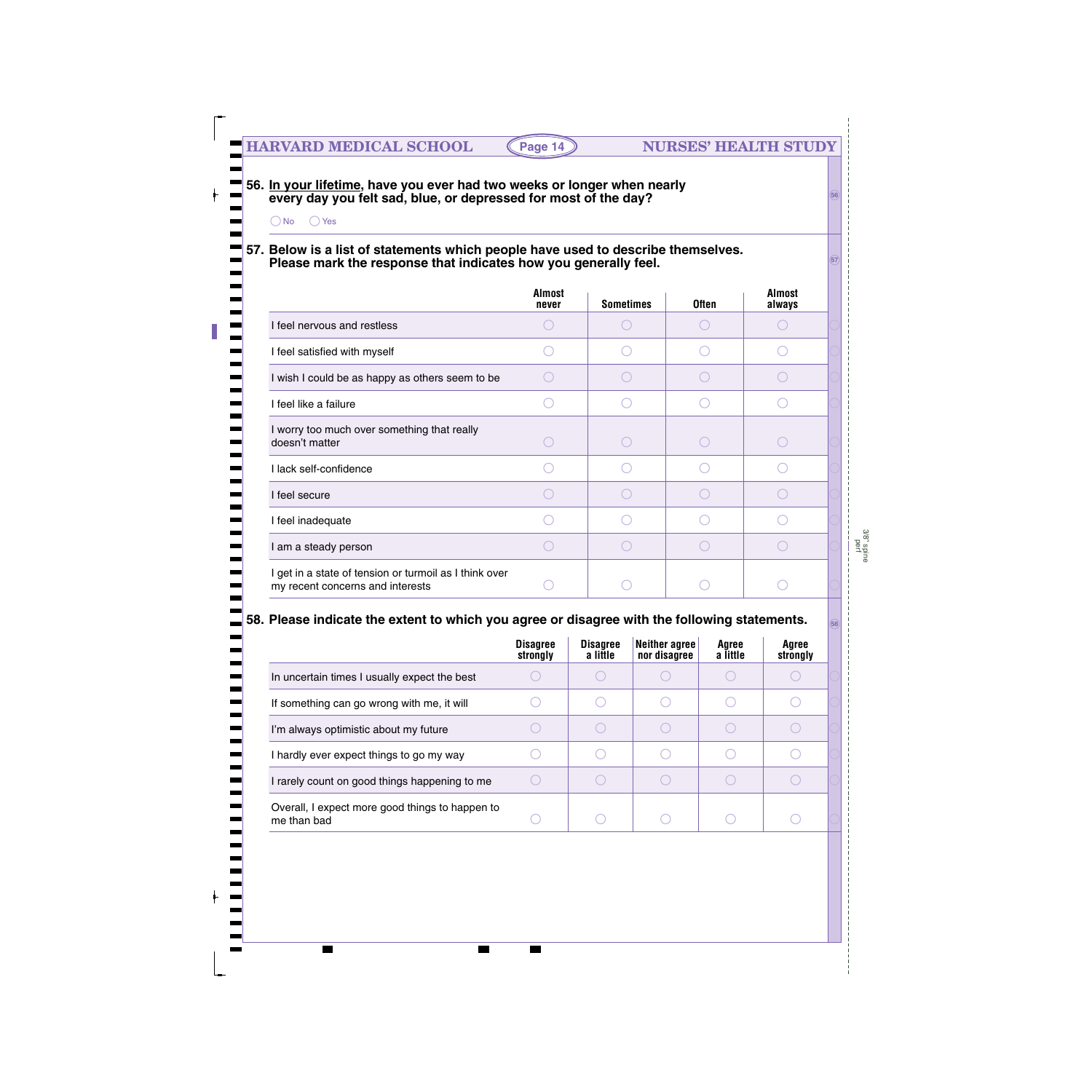|                                               | <b>HARVARD MEDICAL SCHOOL</b>                        |                                                                                          | Page 15                        |                                     |                                      | <b>NURSES' HEALTH STUDY</b>                   |                                               |      |
|-----------------------------------------------|------------------------------------------------------|------------------------------------------------------------------------------------------|--------------------------------|-------------------------------------|--------------------------------------|-----------------------------------------------|-----------------------------------------------|------|
|                                               |                                                      | 59. In the past year, how often did you participate in each of the following activities? |                                |                                     |                                      |                                               |                                               | 59   |
|                                               |                                                      |                                                                                          | Daily or<br>about<br>every day | <b>Several</b><br>times<br>per week | <b>Several</b><br>times<br>per month | A few times<br>per year                       | Once per<br>year or less                      |      |
| Play cards                                    |                                                      |                                                                                          |                                |                                     |                                      | $(\ )$                                        | $\bigcirc$                                    |      |
| Play board games                              |                                                      |                                                                                          |                                |                                     |                                      |                                               | $\left( \begin{array}{c} \end{array} \right)$ |      |
| Read books                                    |                                                      |                                                                                          |                                |                                     |                                      | ( )                                           | O                                             |      |
|                                               | Read magazines or newspapers                         |                                                                                          |                                |                                     |                                      |                                               |                                               |      |
| Crossword or other puzzles                    |                                                      |                                                                                          | ○                              | $\bigcirc$                          | ◯                                    | $\left( \begin{array}{c} \end{array} \right)$ | $\bigcirc$                                    |      |
|                                               | such as stores, elevators, etc.?                     | 60. Do you have an unreasonable fear of being in enclosed spaces,                        |                                |                                     |                                      |                                               |                                               | (60) |
| ◯ Often                                       | ◯ Sometimes                                          | $\bigcap$ Never                                                                          |                                |                                     |                                      |                                               |                                               |      |
|                                               |                                                      | 61. Do you find yourself worrying about getting some incurable illness?                  |                                |                                     |                                      |                                               |                                               | 61)  |
| ◯ Often                                       | ◯ Sometimes                                          | ◯ Never                                                                                  |                                |                                     |                                      |                                               |                                               |      |
|                                               | 62. Are you scared of heights?                       |                                                                                          |                                |                                     |                                      |                                               |                                               | (62) |
| $\bigcirc$ Very                               | $\bigcirc$ Moderately                                | $\bigcirc$ Not at all                                                                    |                                |                                     |                                      |                                               |                                               |      |
|                                               | 63. Do you feel panicky in crowds?                   |                                                                                          |                                |                                     |                                      |                                               |                                               | (63) |
| $\bigcirc$ Always                             | ◯ Sometimes                                          | ◯ Never                                                                                  |                                |                                     |                                      |                                               |                                               |      |
|                                               |                                                      |                                                                                          |                                |                                     |                                      |                                               |                                               | (64) |
| O Yes                                         | <b>No</b>                                            | 64. Do you worry unduly when relatives are late coming home?                             |                                |                                     |                                      |                                               |                                               |      |
|                                               |                                                      |                                                                                          |                                |                                     |                                      |                                               |                                               | 65   |
| $\bigcirc$ Definitely                         | 65. Do you feel more relaxed indoors?<br>◯ Sometimes | $\bigcirc$ Not particularly                                                              |                                |                                     |                                      |                                               |                                               |      |
|                                               |                                                      |                                                                                          |                                |                                     |                                      |                                               |                                               | 66   |
|                                               | 66. Do you dislike going out alone?                  |                                                                                          |                                |                                     |                                      |                                               |                                               |      |
| $\bigcirc$ Yes                                | $\bigcirc$ No                                        |                                                                                          |                                |                                     |                                      |                                               |                                               |      |
|                                               |                                                      | 67. Do you feel uneasy traveling on buses or trains, even if they are not crowded?       |                                |                                     |                                      |                                               |                                               | 67   |
| $\bigcirc$ Very                               | $\bigcirc$ A little                                  | $\bigcirc$ Not at all                                                                    |                                |                                     |                                      |                                               |                                               |      |
|                                               |                                                      | 68. How tall was YOUR MOTHER, without shoes on, at her maximum adult height?             |                                |                                     |                                      |                                               |                                               |      |
| $\bigcirc$ Under 5 feet $\bigcirc$ 5' to 5'3" |                                                      | $\bigcirc$ 5'4 to 5'6"                                                                   | $\bigcirc$ 5'7" to 5'10"       | $\bigcirc$ 5'11"+                   | Don't know                           |                                               |                                               |      |
|                                               |                                                      | 69. How tall was YOUR FATHER, without shoes on, at his maximum adult height?             |                                |                                     |                                      |                                               |                                               | 69   |
| $\bigcirc$ Under 5 feet $\bigcirc$ 5' to 5'8" |                                                      | $\bigcirc$ 5'9" to 5'10"                                                                 | $\bigcirc$ 5'11" to 6'         | $\bigcirc$ 6'1" to 6'3"             | $\bigcirc$ 6'4"+                     | ◯ Don't know                                  |                                               |      |
|                                               |                                                      | 70. What was your birth order, relative to your siblings?                                |                                |                                     |                                      |                                               |                                               |      |
|                                               |                                                      |                                                                                          |                                |                                     |                                      |                                               |                                               |      |

 $\blacksquare$ 

 $\blacksquare$ 

E

 $\blacksquare$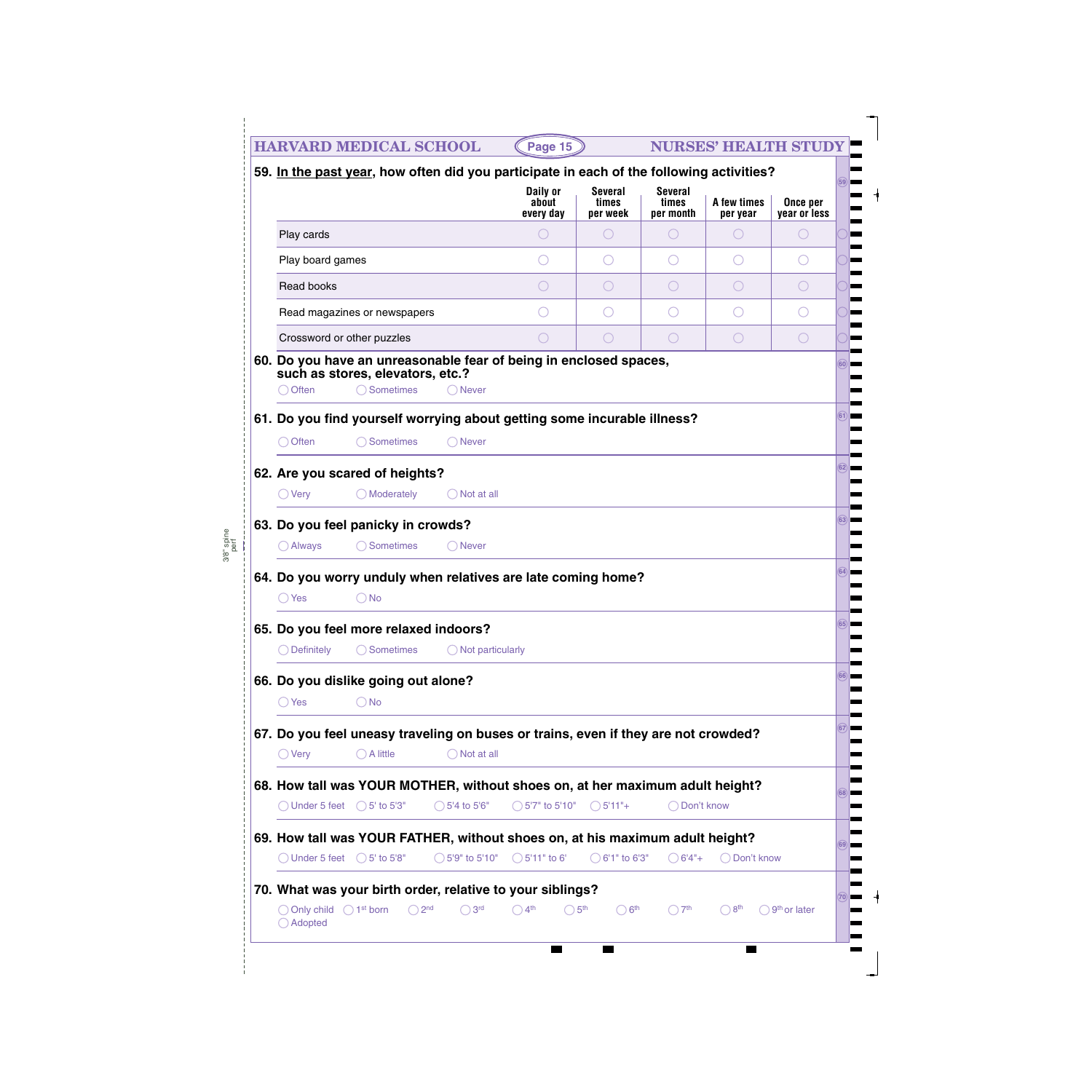| <b>HARVARD MEDICAL SCHOOL</b> |                     |                                                                                            | Page 16                                                                                                                                                                                               |                        | <b>NURSES' HEALTH STUDY</b>                 |                   |
|-------------------------------|---------------------|--------------------------------------------------------------------------------------------|-------------------------------------------------------------------------------------------------------------------------------------------------------------------------------------------------------|------------------------|---------------------------------------------|-------------------|
| $\bigcirc$ Yes                | $\bigcirc$ No       |                                                                                            | 71. Did your parents own a home at the time of your birth or infancy?                                                                                                                                 |                        |                                             |                   |
| ◯ Don't know                  | $\bigcirc$ No       | ( ) Yes                                                                                    | 72. Did your mother smoke cigarettes during her pregnancy with you?                                                                                                                                   |                        |                                             | 72)               |
|                               |                     | your mother was pregnant with you?                                                         | 73. Did your father smoke cigarettes or a pipe during the year when                                                                                                                                   |                        |                                             | 73)               |
| ◯ Don't know                  | $\bigcirc$ No       | $\bigcirc$ Yes                                                                             |                                                                                                                                                                                                       |                        |                                             |                   |
|                               |                     |                                                                                            | 74. Please mark true or false for each of the following statements, as they apply to you:                                                                                                             |                        |                                             | (74)              |
|                               |                     |                                                                                            |                                                                                                                                                                                                       | <b>True</b>            | <b>False</b>                                |                   |
|                               |                     |                                                                                            | I do not like to exercise, so I rarely stick with an exercise program.                                                                                                                                | $\left( \quad \right)$ |                                             | a                 |
|                               |                     | I make myself exercise in order not to gain weight.                                        |                                                                                                                                                                                                       |                        |                                             | $\mathbf b$       |
|                               |                     | If I eat too much, I exercise to make up for it.                                           |                                                                                                                                                                                                       | $(\ )$                 | $\left(\begin{array}{c} \end{array}\right)$ | $\mathbf{C}$      |
| $\bigcirc$ Not at all         | $\bigcirc$ Slightly | () Moderately                                                                              | 75. Would a weight fluctuation of 5 lbs. affect the way you live your life?<br>$\bigcirc$ Very much                                                                                                   |                        |                                             | (75)              |
| ( ) Never                     | $\bigcirc$ Rarely   | ○ Often                                                                                    | 76. Do you eat sensibly in front of others and splurge alone?<br>$\bigcirc$ Always                                                                                                                    |                        |                                             | (76)              |
|                               |                     |                                                                                            | 77. Do you have feelings of guilt after overeating?                                                                                                                                                   |                        |                                             | 77)               |
| O Never                       | $\bigcirc$ Rarely   | Often                                                                                      | <b>Always</b>                                                                                                                                                                                         |                        |                                             |                   |
|                               |                     |                                                                                            | 78. Please indicate the name of someone at a DIFFERENT PERMANENT ADDRESS<br>to whom we might write in the event we are unable to contact you:                                                         |                        |                                             | (78)              |
|                               |                     |                                                                                            |                                                                                                                                                                                                       |                        |                                             |                   |
|                               |                     |                                                                                            | 79. Did you need any help from someone else to complete this questionnaire?<br>◯ No ◯ Yes What kind of help did you need? (Mark all that apply)                                                       |                        |                                             | $\left(79\right)$ |
|                               | $\bigcirc$ Other    | $\bigcirc$ Help with vision<br>$\bigcirc$ Help with writing<br>$\bigcirc$ Help with memory | $\bigcirc$ This questionnaire was completed by someone<br>other than the participating nurse. (Please<br>elaborate in the blank space on the next page<br>and include your name, telephone number and |                        |                                             |                   |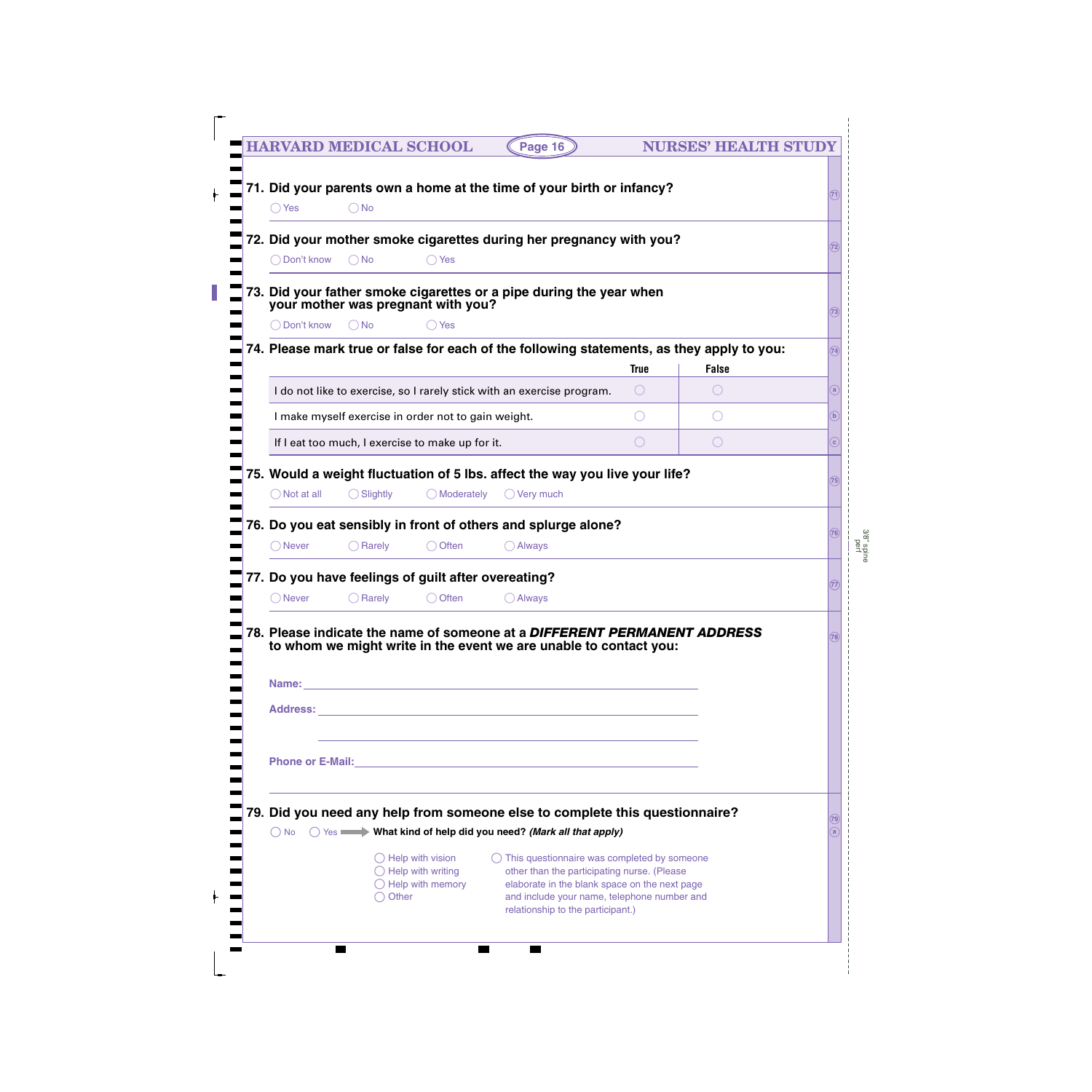**HARVARD MEDICAL SCHOOL (Page 17) NURSES' HEALTH STUDY** 

# *Thank you!*

# **Please check to make sure you have not accidentally skipped any pages.**